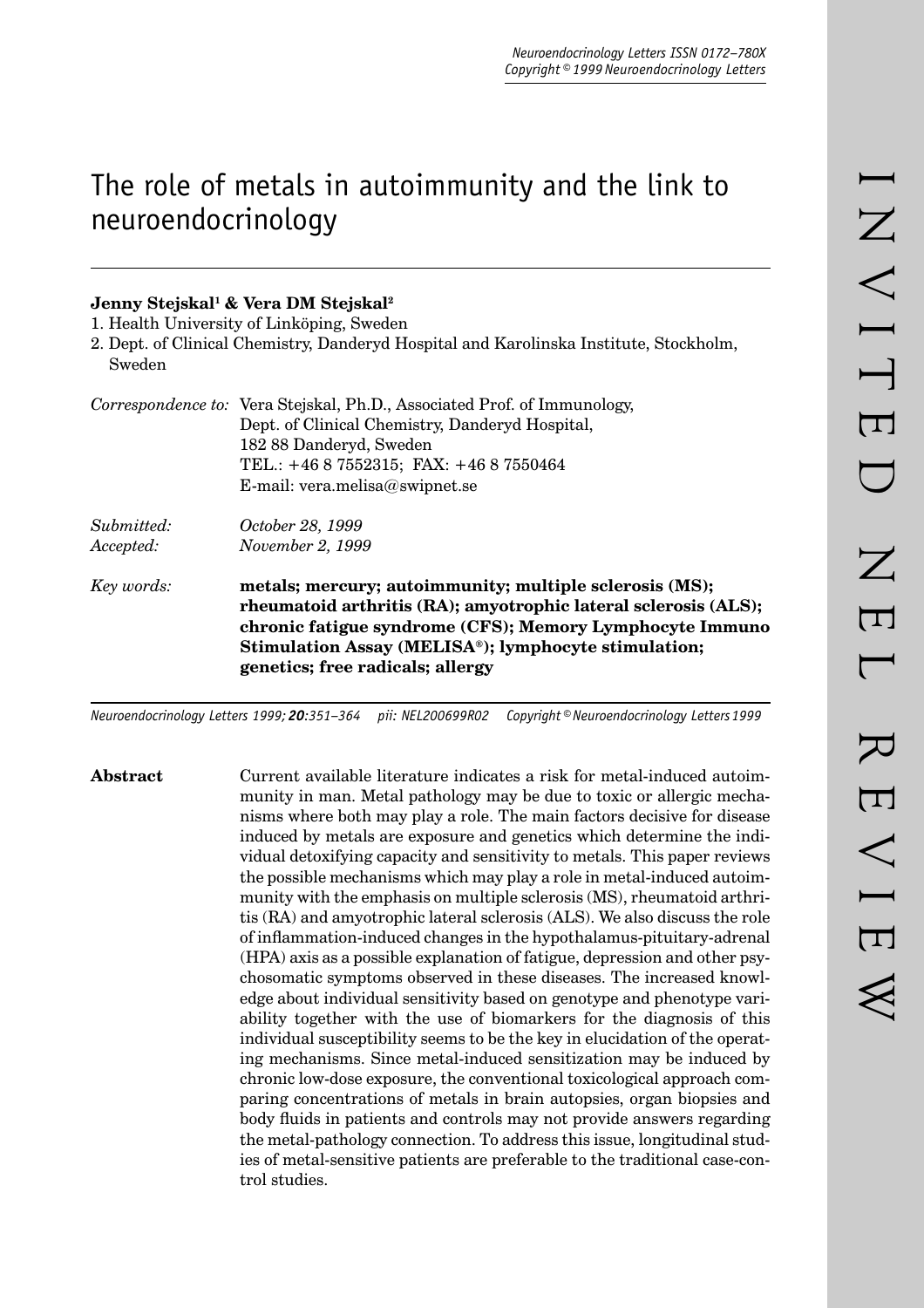#### **Abbreviations**

| <b>ALS</b>                 | amyotrophic lateral sclerosis              |
|----------------------------|--------------------------------------------|
| ANA                        | anti-nuclear antibodies                    |
| ANoA                       | anti-nucleolar antibodies                  |
| <b>APC</b>                 | antigen-presenting cells                   |
| <b>CFS</b>                 | chronic fatigue syndrome                   |
| <b>CNS</b>                 | central nervous system                     |
| <b>CSF</b>                 | cerebrospinal fluid                        |
| <b>DMSA</b>                | dimercaptosuccinic acid                    |
| D-pen                      | D-penicillamine                            |
| FALS                       | familial amytrophic lateral sclerosis      |
| GFAP                       | glial fibrillary acidic protein            |
| GLU                        | qlutamate                                  |
| <b>HLA</b>                 | human leukocyte antigen                    |
| <b>HPA</b>                 | hypothalamus-pituitary-adrenal             |
| Iq                         | immunoqlobulin                             |
| $IL-1$                     | interleukin 1                              |
| $LFA-1$                    | lymphocyte function-associated antigen-1   |
| m-Ab                       | monoclonal antibodies                      |
| <b>MBP</b>                 | myelin basic protein                       |
| <b>MCS</b>                 | multiple chemical sensitivity              |
| <b>MHC</b>                 | major histocompatibility complex           |
| <b>MELISA</b> <sup>®</sup> | Memory Lymphocyte Immuno Stimulation Assay |
| <b>MND</b>                 | motor neuron disease                       |
| <b>MS</b>                  | multiple sclerosis                         |
| MT                         | metallothioneins                           |
| NK                         | natural killer                             |
| OH-                        | hydroxyl radical                           |
| PLC                        | phospholipase C                            |
| <b>PLP</b>                 | proteolipid protein                        |
| <b>PNS</b>                 | peripheral nervous system                  |
| RA                         | rheumatoid arthritis                       |
| ROS                        | reactive oxygen species                    |
| <b>SH</b>                  | sulfhydryl                                 |
| SLE                        | systemic lupus erythematosus               |
| S <sub>O</sub> D           | superoxide dismutase                       |
| <b>TNF</b>                 | tumor necrosis factor                      |

## **Introduction**

Our demands for a high living standard create an increasingly artificial environment. We are subjected to accumulating pollution from industry, exhausts, magnetic fields (from computers, cellular phones, lamps), implants (such as bone screws, silicone breasts, dental fillings), food (preservatives, food colorings) and psychological stress. In parallel, many modern-time diseases are steadily increasing in frequency. These diseases include allergies, multiple chemical sensitivity (MCS) [1], chronic fatigue syndrome (CFS), sensitivity to electro-magnetic fields, depressions and the vast group of autoimmune diseases.

# **Possible factors in the pathogenesis of autoimmunity**

Environmental factors that are implicated in the development of autoimmune diseases include bacteria, viruses, and xenobiotics such as chemicals, drugs and metals. Many cases of autoimmunity debut after an infection. However, it seems that despite persistent research efforts, no conclusive evidence has linked certain microorganisms or viruses to the pathogenesis of autoimmune disease. That subject is, however, beyond the scope of this article which will focus on the current knowledge concerning the possible etiological role of metals in the pathogenesis of autoimmune disease.

Several factors have been studied concerning the induction of autoimmunity. Certain types of major histocompatibility complex (MHC) are associated with an increased risk for autoimmunity in animal models. In man, the human lymphocyte antigen (HLA) linkage to susceptibility has only a relative predictive value, thus indicating that other factors also contribute to the development of autoimmunity. Obvious is the overrepresentation of female patients in certain autoimmune diseases (for example, in SLE, the female predominance ratio is 10–20:1, for MS 10:1 [2]), indicating that sex hormones may play a role in the pathogenesis. It is also common that autoimmune disease debuts in women of child-bearing age, when the levels of estrogen and progesterone peak. The observation that monozygous twins do not always develop the same disease (e.g. the concordance rate of autoimmune diabetes is around 30% [2]) further indicates that there are other factors involved in the pathogenesis of autoimmune disease. In one study [3], the results of HLA typing of metalsensitive patients showed higher frequencies of certain HLA antigens, among others HLA DR 4 and HLA B27. In another study [4], HLA DR 4 antigen was significantly increased in palladium-sensitive patients.

## **The effects of metals in biological systems: toxicity and allergy**

Available literature clearly demonstrates metalinduced autoimmunity in animal systems [5]. Reports that link metal exposure to the development of autoimmunity in man include epidemiological studies, occupational exposure to metals, and a high prevalence of side-effects following treatment with metal chelators and colloidal gold.

Metals in nature occur bound to sulfur groups in metal ores in the ground. When extracted for indus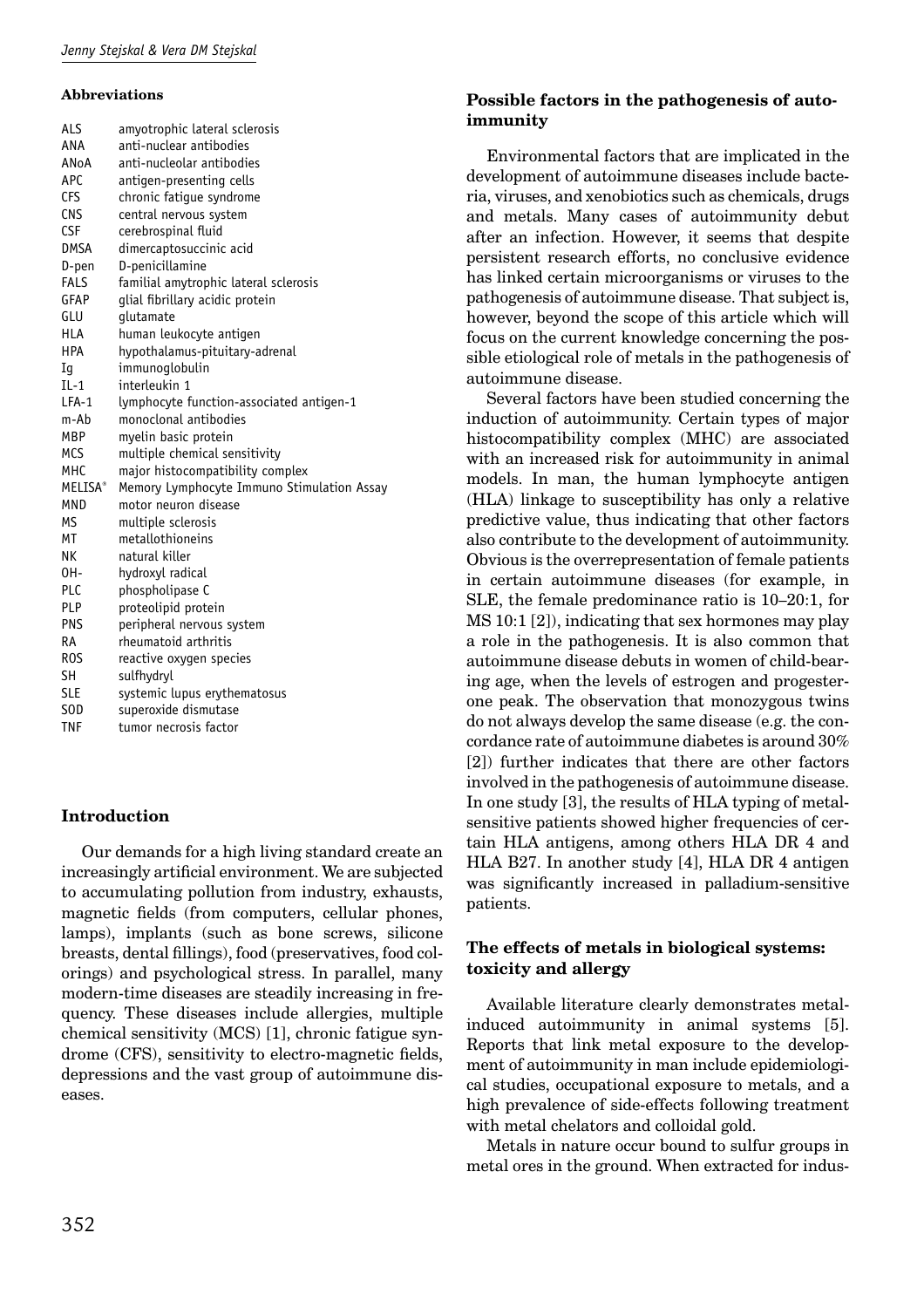trial use, they are purified and thereby lose their chemical stability. Some transition metals such as iron, cobalt, zinc, selenium, molybdenum, magnesium, chromium, manganese and copper are essential for life. Others, such as titanium, chromium, iron, nickel, copper, palladium, silver, platinum, gold and mercury are widely used in industry and in various implants. Except for chromium, iron and copper, those metals have no established function in man.

In living organisms, metals exert their effects in different ways. They avidly bind to sulfhydryl (SH) groups but also to -OH,  $\mathrm{NH}_2$  and Cl groups in proteins, enzymes, co-enzymes and cell membranes. The metal binding interferes with cellular processes, changing membrane charge, permeability, and the antigenicity of autologous structures. Metals in ionic form reach cell membranes attached to circulating blood proteins, particularly the water-soluble component of lipoproteins. Here, the affinity is strongest for SH-containing molecules such as methionine, cysteine and glutathione. It is this feature that allows ionic metals to exchange freely between lipoprotein and the macromolecules of ligands of cell membranes, including red blood cells. The hemoglobin of red blood cells is particularly rich in SH groups which further explains how ionic metals reach the various cell membranes via blood. Since metals in ionic form are lipophilic, they readily pass the blood brain barrier. For example, mercury vapor readily oxidizes in brain and nervous tissue to its ionic form, where ionic mercury binds with SH groups of cell membranes, protein and brain enzymes [6].

The toxic effects of metals are mediated through free radical formation, cell membrane disturbance or enzyme inhibition, among others. By binding to cell membranes, metals alter the membrane charge, which may result in changed membrane permeability, calcification and cell death. Metals also bind to mitochondria, thereby impairing cellular respiration [7]. Depending on genetically determined detoxification systems, an individual may tolerate more or less exposure to toxic metals before showing adverse effects.

The immunological effects of metals are either non-specific such as immunomodulation or antigenspecific such as allergy and autoimmunity. Metals may act as immunosuppressants (cytostatically) or as immunoadjuvants (non-specific activation of the immune system). One example of immunomodulation is the ability of metals to modify cytokine production *in vitro* and *in vivo*. The resulting imbalance between Th1 and Th2 activation can result in immunodysregulations leading to impaired cell-mediated immunity and/or aberrant humoral immunity that may culminate in autoimmune disease. Heo *et al.* found that lead and mercury enhanced IL-4 production by a Th2 clone (and inhibited Th1 proliferation) *in vitro* and *in vivo*. This suggests that these metals may induce an autoimmune response by dysregulating the balance between Th1 and Th2, which could enhance the production of antibodies to self-antigens [8]. Another example is the enhancement of the intensity and duration of antigen-specific  $IgE$ responses by gold salts [9], mercury, platinum and aluminum [10, 11].

Metals may also induce allergy in genetically susceptible individuals. Most of these are of type 4 (delayed-type hypersensitivity, such as contact dermatitis) but immediate-type reactions are sometimes also observed [12-14]. It can be anticipated that cellular reactions triggered by metals may operate elsewhere in the body where metals are deposited. Traditionally, metal allergy has been diagnosed by patch test. This method has, however, several drawbacks; objective interpretation is difficult, application of allergen onto skin may aggravate an existing allergy and, finally, it harbors the risk of *de novo* sensitization. Recently, Penz *et al.* compared the diagnostic efficiency of the expression of CD69 activation markers, cytokine release and lymphocyte stimulation test (LST) in nickel allergy. Of the tests, LST had the highest diagnostic efficiency  $(87%)$  for the diagnosis of nickel sensitization [15]. LST has been used in immunology diagnostics for delayedtype hypersensitivity for decades [2]. Memory Lymphocyte Immuno Stimulation Assay (MELISA**®**) has been found particularly useful for diagnosis of metal allergy *in vitro* [16–19].

Several mechanisms are proposed for how metals act within the immune system and induce autoimmunity. Metals bind to SH and other groups, thereby modifying self-proteins which via T-cells may activate B-cells and render the altered self-protein target for autoantibodies. Due to cross-reactions, the T-cells may also react to the native protein. Metal-binding directly to MHC II without prior processing by antigen-presenting cells or even directly to the T-cell receptor is also proposed. Another possibility is described in a study of scleroderma where autoantigens possess metal-binding sites, which after binding will generate free radicals. Free radicals will fragment the auto-antigens, thereby exposing cryptic epitopes which may then trigger autoimmunity [20]. In this case, the metal is not a part of the autoimmune epitope.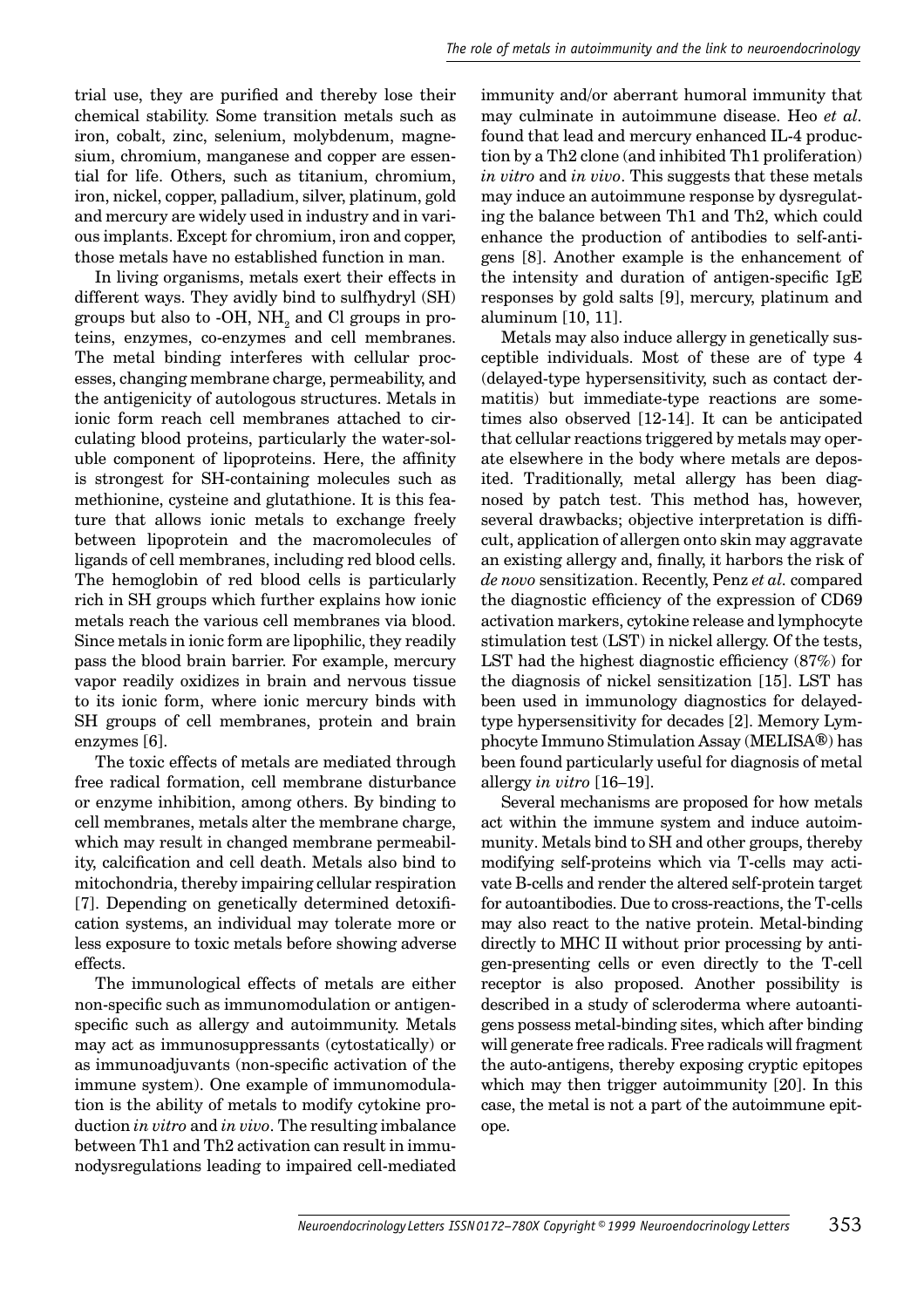In his excellent review on metal-induced autoimmunity, Bigazzi [21] provides further evidence that metals may cause aberrant MHC II expression on target cells, inhibit T-suppressor cells, cause alterations in the idiotype-anti idiotype network and induce heat-shock proteins. These and other factors may play a role in metal-induced autoimmunity.

# **Autoantibodies**

Autoantibodies occur in systemic and organspecific autoimmune disease. Since autoantibodies sometimes occur before the onset of disease, they can be used as predictive markers. Some are diseasespecific markers and used to establish a diagnosis, to record progression and predict outcome of the disease. Both drugs and heavy metals are known to induce autoantibodies [22]. Monestier *et al.* found that treatment with D-penicillamine (D-pen) or quinidine, two lupus-inducing drugs in humans, resulted in production of autoantibodies against chromatin antigens in genetically susceptible mice [23]. The authors found that the  $V<sub>h</sub>$  chains of several D-pen or quinidine-induced monoclonal antibodies (mAb) are most similar to those of anti-nucleolar mAb obtained from mercury-injected mice. The authors refer to a study showing that cross-reactive idiotypes are shared by autoantibodies induced by heavy metals, D-pen and in graft-vs.-host reactions.

The potential of heavy metals to induce autoantibodies has been investigated in animal models. Originally described by Druet [24], it has since then been confirmed by other groups. Eneström *et al.* showed that both mercury and silver induced anti-nucleolar antibodies (ANoA), targeted against fibrillarin, in genetically susceptible mice [25, 26].While mercury furthermore induced systemic immune complex deposition and polyclonal activation of B- and T-cells, silver did not. Pollard and colleagues, who demonstrated the same results with regards to mercury, ANoA and fibrillamin, propose that mercury binds to the thiols in the cysteine group of fibrillamin, thereby changing its antigenicity and subsequently evoking the production of autoantibodies [27]. In patients with systemic scleroderma, ANoA in about half of the patients reacted with fibrillamin. After exposure to mercury, certain strains of rats produced high levels of antibodies to laminin [21].

In a recent article [28], El-Fawal and co-workers studied the immune status of metal-exposed workers and experimental animals. Antibodies to neuronal cytoskeletal proteins, neurofilaments and myelin basic protein (MBP) were frequently present in the sera of male workers exposed to lead and mercury. The titers correlated with blood and urinary concentrations of those metals. Similar results were obtained in animal systems. In rats exposed to metals, histopathology showed central nervous system (CNS) and peripheral nervous system (PNS) changes as well as astrogliosis. The authors conclude that autoantibodies can be used to monitor the neurotoxicity of environmental chemicals and that immune mechanisms may be involved in the progression of neurodegeneration.

## **Rheumatoid Arthritis**

The joint inflammation in rheumatoid arthritis (RA) is characterized by invasion of T-cells in the synovial space and proliferation of activated macrophages and fibroblasts in the synovial intima. Further, in many cases, plasma cells producing rheumatoid factor can be detected. The localized CD4+ T-cells show strong signs of activation, and trigger macrophages and immunoglobulin (Ig)-producing cells in the joint. These macrophages produce proteolytic enzymes and pro-inflammatory cytokines such as IL-1 and TNF that contribute to cartilage and bone destruction. The T-cell activating antigen is presently unidentified. RA is linked to HLA-DR4, indicating that antigens presented on this HLA type may be important in the pathogenesis of the disease [29].

 At many sites in the synovium, the histopathologic findings resemble those of a classic delayedtype hypersensitivity reaction [30]. The majority of synovial T-cells are of the memory type and express activation antigens like HLA-DR and transferrin receptors on their surface. Large, strongly HLA-DR positive macrophages and dendritic cells form close contact with the T-cells. In comparison to normal synovial lining cells, rheumatoid synovial dendritic cells are extremely efficient in allogenic T-cell activation [30]. Furthermore, most data on humans are consistent with the hypothesis that RA is not caused by antibodies to type 2 collagen but that the inflammatory response is amplified by production of these antibodies [30].

The rheumatic joint also shows an increased activity of macrophages and leucocytes which are producing reactive forms of oxygen, so-called reactive oxygen species (ROS) or free radicals [31]. Transition metals are known to catalyze free radical formation (e.g. the Fenton reaction) [32]. It is shown that ROS degrade cartilage components and activate leukocyte collagenase [33]. Additionally, free radicals mediate lipid peroxidation and oxidize Ig, which is also found in the rheumatic joint [33].

Pedersen *et al.* discuss the link between the exposure to heavy metals in paint pigments and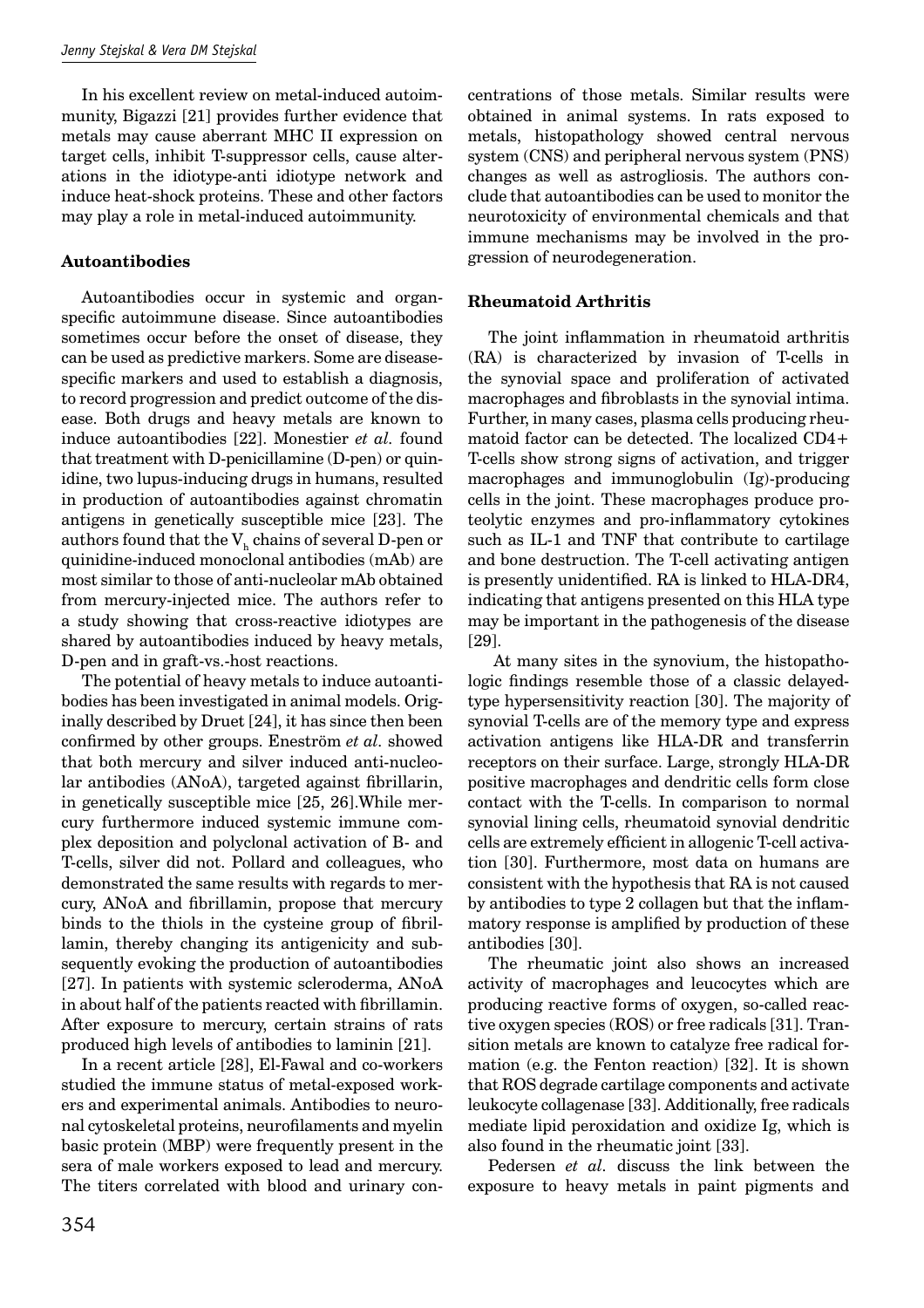the development of RA [34]. The causal relationship between metals and the development of RA is reviewed by Kusaka [35]. Notably, the treatment of RA includes the administration of gold salts, penicillamine, antioxidants and sulfa-based drugs. The frequency of side-effects induced by gold and penicillamine treatment is high, and the symptoms in the affected patients resemble those of chronic metal exposure.

Colloidal gold is a routine treatment of RA. The effects of gold drugs include inhibition of monocyteinduced proliferation of lymphocytes [36]. Further, gold accumulates in lysosomes of macrophages and stabilizes lysosomal membranes, leading to reduced production of free radicals [37]. It is known that therapeutic gold can sometimes exacerbate the disease, and that phospholipase C (PLC) and arachidonic acid are increased in RA patients. Gold interacts with selenium *in vivo*, decreasing the amount of this essential trace element [38, 39]. Goldberg *et al.* found that in contrast to other metals, gold in low concentrations stimulates leukocyte collagen synthesis while higher concentrations decrease collagen synthesis [38]. Gold also induces the production of metallothioneins [40].

The fact that gold allergy today is frequent [41] should be taken into account in the treatment of RA patients with gold preparations, as demonstrated by one study [42]. In this study, an intramuscular test dose of gold sodium thiomalate induced a flare-up of previously positive epicutaneous and intradermal test sites, with a histological and immunohistochemical picture compatible with an allergic contact dermatitis. Several studies have reported debut of gold allergy as determined by positive patch test after colloidal gold treatment in RA [42–44]. Of drugs causing cutaneous reactions, gold salts used in the treatment of RA are the most frequent [42].

Another drug used in the treatment of RA is D-penicillamine (D-pen). The total frequency of sideeffects is high [45–47] and amounts to 30-60%, of which acute hypersensitivity reactions constitute 2-10%. Severe side-effects include toxicity and autoimmune phenomena. The toxic effects include thrombocytopenia and leukocytopenia (5-15%), gastrointestinal disturbances (10-30%), changes or loss of taste (5-30%), loss of hair (1-2%), proteinuria (5-20%) [35] and skin pigmentation [48]. Autoimmune sideeffects occur in about 1% of treated patients and include pemphigus, SLE (systemic lupus erythematosus), polymyositis [46], membranous glomerulopathies and myasthenia. Since D-pen is a thiol (containing an SH-group), it has long been used as a chelating agent for various forms of metal toxicity. Metals are also routinely used for the detection of D-pen and

protein thiols [49]. The mechanism of penicillamine action has been studied by several groups [45, 50]. Interestingly, in one study [47] the histological findings of mercury-induced glomerulonephritis are virtually indistinguishable from the picture induced by D-pen. This implicates that the latter case is perhaps not caused by D-pen *per se*, but rather by the mobilized metal. Halliwell [51] showed that the chelating agent Desferal prevents iron-dependent formation of hydroxyl radicals involved in the destruction of the inflamed joint. The same author discusses the role of free radicals in RA [51, 52]. D-pen oxidation is catalyzed by transition metals, i.e. the metal is simultaneously reduced [53].

Swollen and aching joints, among other systemic symptoms, are reported by some women with silicone breast implants. The alleged offending material, silicone, is a synthetic polymer containing a silicon-oxygen backbone [54]. The authors claim that the polymeric and hydrophobic characteristics of silicone and the presence of electrostatic charges and organic side groups make silicone a potentially ideal immunogen. Since silicon (Si) is an essential constituent of proteoglycans, it could cross-react with connective tissues. In one study comprising 46 patients and 45 controls, 35% of women with health problems attributed to silicone breast implants had anti-collagen antibodies (to collagen type I and II), while only 8.8% of the control group did [55].

## **Multiple Sclerosis**

In multiple sclerosis (MS), an autoimmune T-cell attack on the CNS myelin sheath results in demyelinated plaques. The periventricular white matter, medulla oblongata and the optic nerves are most commonly affected, but any part of the CNS can be involved. The plaques commonly surround venules. In active plaques, a disrupted blood-brain barrier and some edema can often be seen. Inflammatory cells, including activated T-cells, plasma cells and macrophages are prominent and accumulate around centrally located vessels, and in the periphery where myelin loss occurs. Microscopical changes include loss of myelin; however, axons are relatively spared.

The demyelinization causes the common symptoms of MS, such as disturbances in vision, coordination, speech, strength, sensation and bladder control, among others. Genetically, MS is linked to HLA-DR2 [2]. The relatively low concordance of monozygotic twins to develop the disease (25-30%) [56] suggests that the myelin basic protein (MBP) specific T-cell repertoire may be shaped differently even in monozygotic twins [57], and also that other factors may operate in the pathogenesis of the dis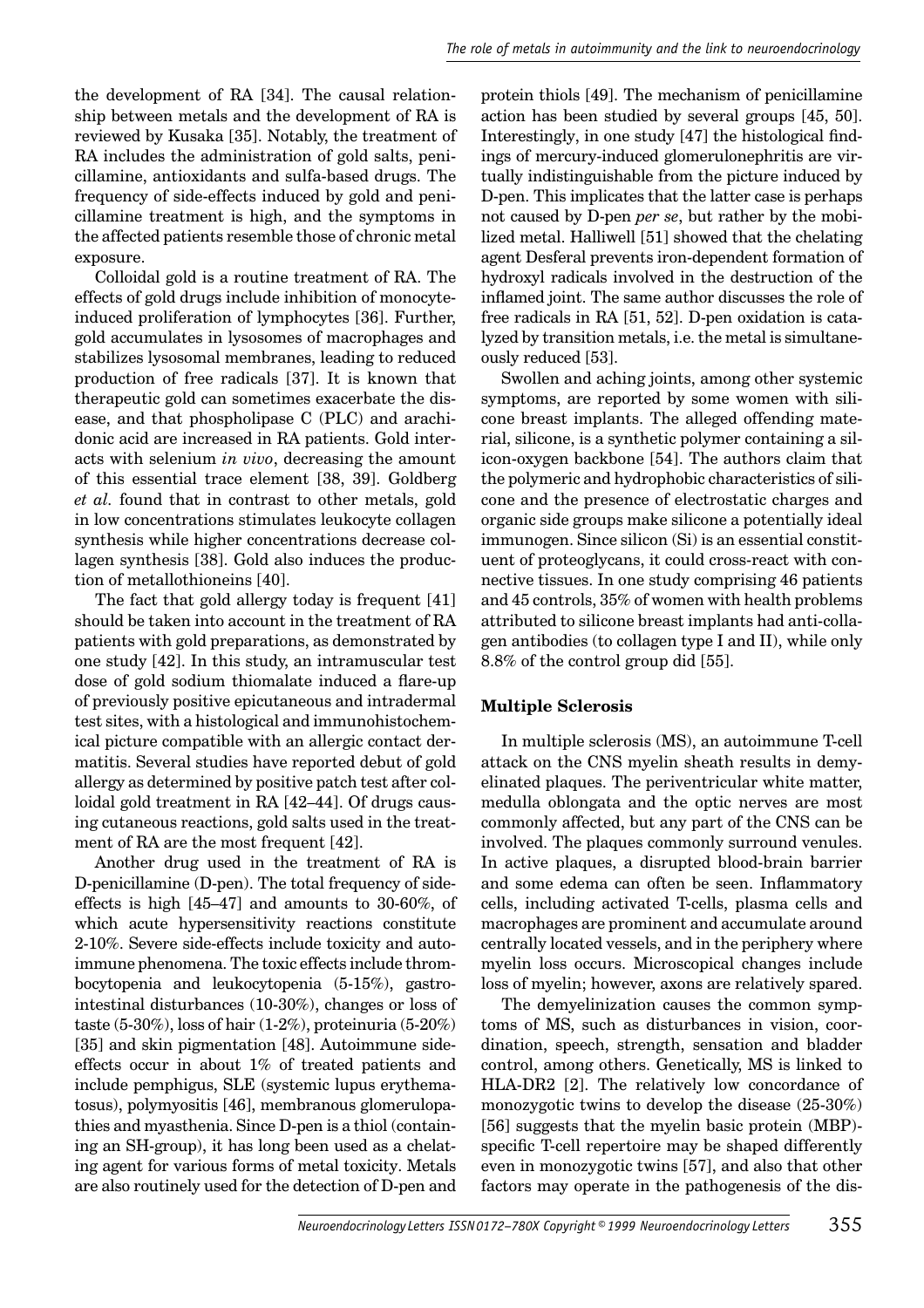ease. Robinson *et al.* discuss a connection between MS and genes encoded within or closely linked to the TCR (T-cell receptor) beta chain gene complex [58].

Several epidemiological studies link environmental metal exposure to the subsequent development of MS. Ingalls *et al* describe the outbreak and clustering of MS and other demyelinating diseases as well as myasthenia gravis following pollution of the environment with large concentrations of heavy metal wastes in sewage and river water in one area [59, 60]. Irvine *et al.* find that areas with soils low in copper, iron and vanadium, but high in lead, nickel and zinc, and with drinking waters low in selenium and sulfate may predispose to MS [61].

Can metals cause demyelinization? Schwyzer *et al.* discuss how exposure to toxic low- molecular weight substances cause modification of protein or glycoprotein in the myelin sheath [62]. This induces the formation of autoantibodies and phagocytosis of the damaged myelin will lead to the formation of plaques. Simultaneously, MBP-specific lymphocytes are present in the blood of MS patients [63]. In rats, exposure to methylmercury will generate antibodies to neurotypic and gliotypic proteins such as MBP and GFAP (glial fibrillary acidic protein) [64]. Metals are used for the staining of brain and nervous tissue in histopathology [65]. Following a disrupted bloodbrain barrier (e.g. after injury), metals can enter the CNS, bind to proteolipid protein (PLP) or MBP in myelin and evoke an autoimmune response. The disruption of the blood-brain barrier is not the only way that metals can enter the CNS. Chang [66] injected radioactively-labeled mercury into rodents and subsequently demonstrated the deposition of radioactivity in the myelin sheath of the brain. Interestingly, several studies show that there is no difference between the amount of heavy metal deposition in autopsies of MS subjects compared to controls [67–69]. Further, investigators found no difference between the number of amalgam fillings between MS patients and controls [70, 71], nor between blood and urine levels of mercury and lead [71].

Siblerud *et al.* [72] compare laboratory measurements of MS patients with dental metal fillings with MS patients with metal fillings removed. The metalexposed MS patients had significantly lower levels of red blood cells, hemoglobin, hematocrit, thyroxine, total T-cells and CD8+ suppressor cells than the unexposed MS patients. The exposed MS group showed significantly higher blood urea nitrogen and hair content of mercury, than the unexposed group. The metal-exposed MS group also had signifi cantly more (33.7%) exacerbations during the past 12 months compared to the unexposed group.

Another aspect of the role of heavy metals in the

development of MS is the interaction between zinc and other divalent cations. It has been shown that zinc stabilizes the association of MBP with brain myelin membranes by promoting its (Zn) binding to proteolipid protein [73]. Another study confirms this finding, and also investigates the potency of other divalent cations to interfere with the binding of zinc to MBP [74]. The ions most effective to interfere with zinc binding were cadmium, mercury and copper. However, MBP aggregation was not inhibited by copper.

#### **Amyotrophic Lateral Sclerosis**

Amyotrophic lateral sclerosis (ALS) is a systemic motor neuron disease that affects corticospinal and corticobulbar tracts, ventral horn motor neurons and motor cranial nerve nuclei [75]. Most cases of ALS are sporadic with a male predominance, begin in midlife, and run a course of 2 to 6 years. Approximately 10% of cases are familial and these have been linked to a point mutation in the gene coding for Cu/Zn superoxide dismutase (SOD) [75]. In a recent review Multhaup [76] suggests that the most convincing evidence so far for a link between neurological disorders and oxygen radical formation is the strong association between Familial ALS (FALS) and mutations in the Cu/Zn superoxide dismutase gene. It was observed that some pedigrees of autosomal dominant FALS have missense point mutations in the gene located on chromosome 21, encoding cytosolic Cu/Zn superoxide dismutase 1 (SOD1). Mice transgenic for mutated SOD1 develop symptoms and pathology similar to those in human ALS [77]. This study indicates that mutant SOD1 toxicity is mediated by damage to mitochondria in motor neurons, and this may trigger the functional decline of motor neurons and the onset of ALS in mice. In rats administration of antioxidant coenzyme Q10 increases brain mitochondrial concentration and exerts neuroprotective effects [78]. The role of free radicals and mitochondrial mutations in ALS pathology was recently reviewed by Cassarino and Bennett [79].

One feature of ALS is dysregulation of the excitatory amino acid glutamate (GLU) in the extracellular space in CNS and in plasma [80]. Mercury has been shown to inhibit glutamate uptake in astrocytes [81]. The results of another study [82] demonstrate that mercury binds to SH-groups in the astrocyte membrane and disturbs GLU transport.

Recent evidence supports the role of autoimmune mechanisms in the pathogenesis of ALS. One review finds that inflammatory cell infiltration in the CNS of ALS victims may be more common than previously suspected [83], especially referring to findings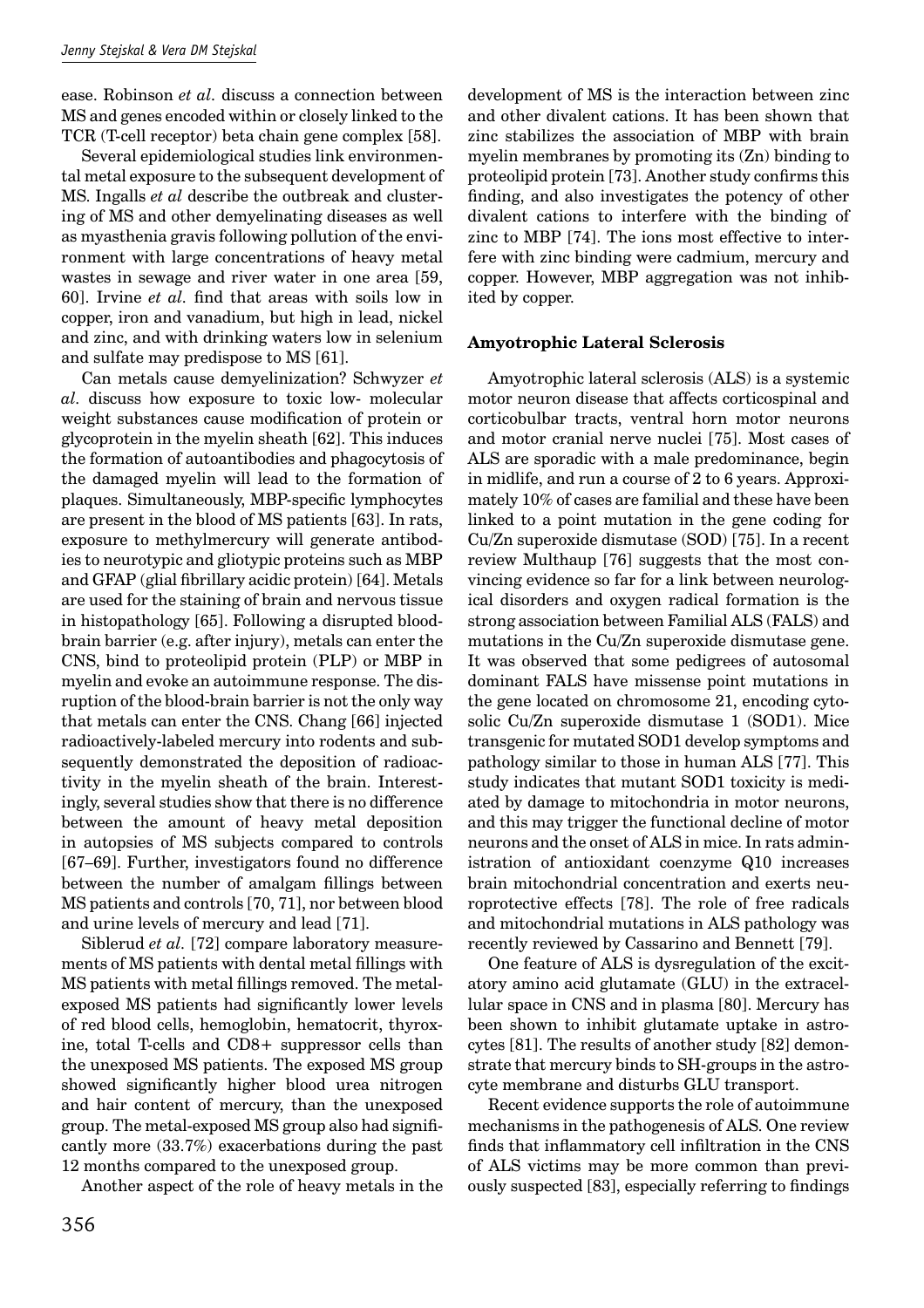of both CD4+ and CD8+ around degenerated corticospinal tracts. In another study, Kerkhoff *et al.* found no difference between the number of T-cells in the peripheral nervous system (PNS) between patients with MND and controls [84]. However, increased MHC II expression on denervated Schwann cells and macrophages in nerves with axonal degeneration was found. The group also demonstrated that the inflammatory cell infiltrate was not secondary to axonal degeneration. Finally, this review refers to studies demonstrating IgG in motor neurons in the spinal cord and in the motor cortex of ALS patients, compared to controls that did not show IgG presence. Activated macrophages have been found in the spinal cords of ALS cases [84] and in one study [85], 75% of ALS patients had antibodies to calcium channels compared to controls. The antibody titers correlated with disease progression. In ALS, among other nervous system disorders, autoantibodies against neural proteins are evident at some stage of the disease. In one study [86], lead-exposed mice subsequently developed autoantibodies against neural proteins, including MBP and GFAP. To our knowledge, there is no published study addressing the issue of metal hypersensitivity in ALS. In our laboratory, 12 out of 13 ALS patients tested showed positive lymphocyte responses to metals *in vitro* [87].

The observation that in two different studies of 120 and 90 monozygous twin pairs only 2 pairs respectively none were concordant for ALS development points to the role of an environmental factor in the pathogenesis of ALS [88]. It is well known that neurotoxins, including heavy metals, induce selective death of certain groups of nerve cells [89]. Heavy metals have been linked to the development of ALS through environmental [59, 90–93] and occupational [94–97] exposure. One case study [96] describes the development of a syndrome resembling ALS after occupational exposure to mercury. The syndrome resolved when the exposure was terminated. In another study of 77 ALS cases and 80 controls [91], exposure to heavy metals was connected to a high relative risk for the development of ALS. However, other studies did not show any correlation between occupational heavy metal exposure and the development of ALS [98, 99]. Schwarz *et al.* [100] describes the development of ALS in a young nurse accidentally exposed to mercury from a thermometer plunged into the palm of her hand. Concentrations of mercury in blood and urine were in the normal range. The authors conclude that relatively small amounts of mercury may cause ALS without other signs of mercury intoxication. In one case study, the removal of metal fillings led to complete

#### remission of ALS [101].

Metals may enter the CNS through the circumventricular organs and because of lipophilic properties cross the blood-brain barrier. A disrupted bloodbrain barrier increases this passage. Skeletal trauma and participation in sports are reported risk factors in ALS [102]. Mercury vapor is continuously released from amalgam fillings and readily crosses the bloodbrain barrier. Within the brain it is oxidized to inorganic forms. While the half-life of mercury vapor in the blood is very short, the half-life of mercury stored in the brain can be over 20 years. Mercury has been found in nerve cells in autopsy analysis 16 years after mercury exposure [103].

Pamphlett and co-worker determined the fate of inorganic mercury injected intraperitoneally in mice [104]. Mice were injected with mercuric chloride (0.05-2 micrograms/g body weight) and studied between 5 days and 18 months after injection. Five days after injection mercury granules were detected in motor neurons of the spinal cord and brain stem. Mercury was still present in motor neurons 6-11 months after injection. The authors conclude that since low doses of inorganic mercury are selectively taken up and retained by motor neurons, mercury is a good candidate for a cause of sporadic motor neuron disease. Regarding metallic mercury, as little as 12 hour exposure to 25 microgram mercury/ $m<sup>3</sup>$ resulted in deposition of mercury granules in spinal motor neurons where it remained for 30 weeks after exposure [105].

Animal studies clearly show that most divalent cations (such as cadmium, mercury and lead) are bound to proteins in plasma (e.g. albumin, transferrin)  $[106]$  and taken up by non-specific (fluid phase) endocytosis and retrogradely transported along the axon to the soma of the neuron [107]. The same author describes that metals enter through ion channels, for example lead through calcium channels and mercury through both sodium and calcium channels. In this way, certain toxins may bypass the blood-brain barrier and accumulate in neurons. After injections of iron, cadmium and mercury in the tongues of mice, these metals were detected in the hypoglossal nuclei [107]. Injections of iron and mercury into the vibrissae area of mice resulted in the deposition of these metals in the facial nuclei. After application of gold particles to the nasal mucosa, gold was localized within the axoplasm, in the mitochondria of the olfactory nerve. The gold particles reached the olfactory bulb 30-60 minutes after inoculation. The same was shown for silver. In these experiments, no morphological evidence of nerve cell degeneration was demonstrated, nor did the animals show any signs of neurologic dysfunction. Olfactory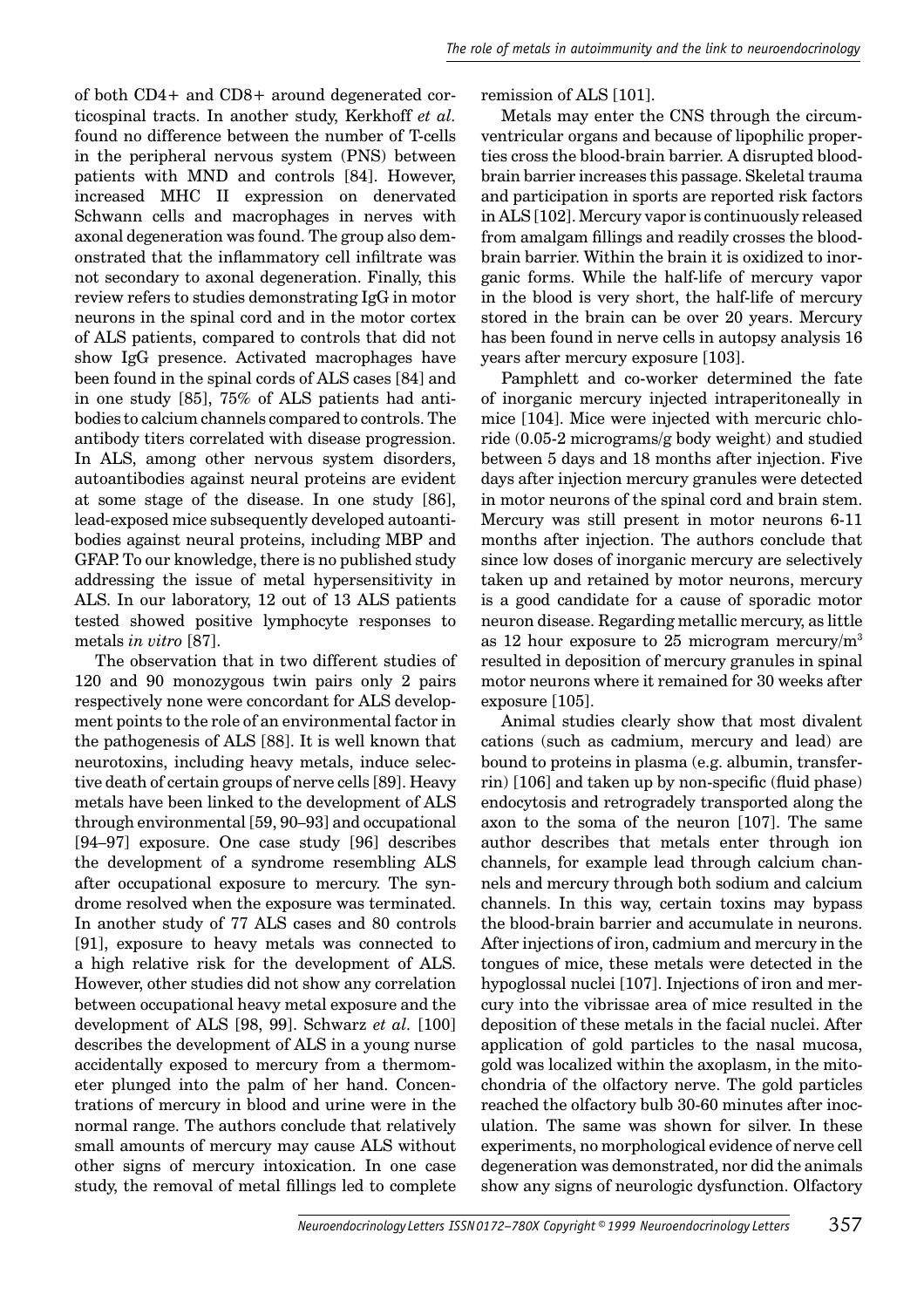dysfunction is demonstrated in cadmium-exposed workers [107]. It remains to be seen if the genetics of the experimental animals or yet another factor is responsible for differences in the outcome.

Trace element analysis of ALS patients show variable results. One study found significantly higher levels of selenium, and significantly lower levels of manganese in red blood cells of ALS patients, compared to controls and to one group consisting of patients with other neurological disorders [108]. Another study found significantly lower levels of mercury and selenium in plasma and red blood cells, compared to controls [109]. A third study found higher levels of mercury, and lower levels of selenium in the hair of ALS patients compared to controls  $[110]$ . Analyses of calcified substance in the frontal cortex of ALS cases showed significantly higher levels of aluminum and calcium than in control subjects [111, 112]. It is known that mercury modifies Ca transport [113] and metal-induced calcification has been demonstrated in the degenerated areas of CNS tissue in ALS [114]. One of the possible explanations of accumulation of trace metals in the brain may be deficiency in detoxification systems [115]. One of the important enzyme systems in this respect is sulfoxidation. Generally, patients with neurodegenerative diseases such as Parkinson's disease, ALS and Alzheimer's disease have deficient sulfoxidation. The rate-limiting step is the conversion of cystein to sulfate due to low activity of cysteine dioxygenase. Low sulfate availability could also reduce an individual's capacity to detoxify metals.

Metallothioneins are discussed in the context of ALS. Metallothioneins (MT) are a group of low molecular weight metal-binding proteins [116]. In the single chain polypeptide, 20 out of 61 amino acids are cysteines. In humans, MT exhibit a complex polymorphism, with at least 12 MT genes mapped on chromosome 12. MT have been attributed a major role in metal metabolism and homeostasis, including functioning in detoxification, storage of heavy metals, regulation of cellular copper and zinc metabolism, free radical scavenging, inflammation and cell proliferation [116]. In vertebrates, the highest MT concentrations have been found in liver, kidneys, intestines, lung and testis [117]. In human CNS, immunoreactivity for MT is mainly limited to astrocytes. The cerebral cortex and basal ganglia stain more strongly for MT than other areas of the brain [117]. Areas of the brain containing high concentrations of Zn such as the retina, pineal gland and hippocampus synthesize unique isoforms of MT continuously [118]. One proposed function of MT in CNS is to supply neurons with essential ions such as Zn

and Cu and protect them against toxic ones. MT synthesis is induced by copper, cadmium, mercury, gold [40], and also by glucocorticoids, interferons, IL-1, endotoxins, ethanol [119] and stress. Only intracerebral administration of metals increases brain MT levels, while systemic administration does not [120, 121]. Sanders *et al.* note that the relative affinities of metals for MT based on *in vitro* studies (i.e.,  $Hg^{2+} > Ag^{1+} > Cu^{1+} > Cd^{2+} > Zn^{2+}$ ) provide an indirect mechanism for induction of MT via zinc displacement and concomitantly allow these more toxic metals to be sequestered while the less toxic zinc is released [122]. The concentration of Zn has been shown to be altered in an extensive number of disorders of the CNS, including alcoholism, Alzheimertype dementia, ALS, Down's syndrome, epilepsy, Guillaine-Barre's syndrome, hepatic encephalopathy, MS, Parkinson's disease, Pick's disease, retinitis pigmentosa, retinal dystrophy, schizophrenia and Wernicke-Korsakoff's syndrome. Since several of these disorders are associated with oxidative stress, and since MT is able to prevent the formation of free radicals, it is believed that cytokine-induced induction of MT provides a long-lasting protection to avert oxidative damage [118].

The choroid plexus protects the cerebrospinal fluid and CNS against toxic metals. After the administration of lead, mercury and arsenic compounds, these metal ions accumulated in the lateral choroid plexus at concentrations that were 70-, 95- and 40-fold higher than those found in the CSF [123]. One proposed mechanism is that the content of metal-binding cysteines is four-fold greater in the choroid plexus than in the cerebral cortex [123]. Methyl-mercury has been found in astrocytes [124] and further, heavy metals can induce CNS toxicity by impairing the astrocytic mitochondrial DNA [125]. In ALS cases, increased MT expression is found in spinal cord gray matter protoplasmic astrocytes  $[126, 127]$ , and significantly increased MT levels are found in ALS liver and kidney [126] compared to controls.

## **Psychoneuroimmunology aspects in autoimmune disease**

It is generally recognized that serious fatigue is one of the characteristics of autoimmune diseases as well as of allergic diseases. In addition, the other frequently presenting symptoms are neuropsychiatric symptoms. These symptoms are also found in other diseases such as CFS, fibromyalgia or MCS. CFS patients often have a central down-regulation of the hypothalamus-pituitary-adrenal (HPA) axis resulting in mild hypocortisolism [128]. Magnetic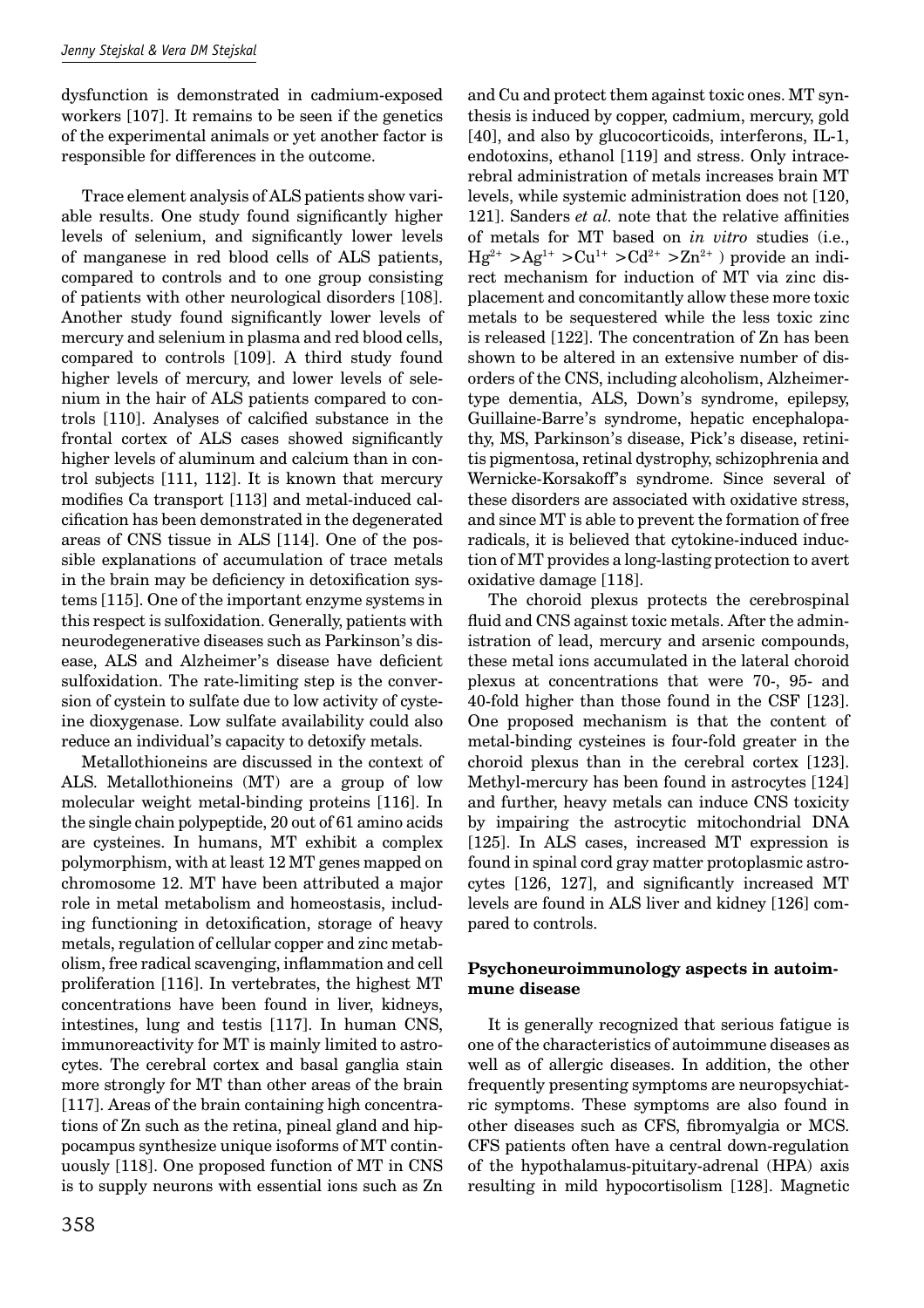resonance imaging (MRI) has demonstrated areas of high signal in white matter more often than in healthy control subjects [129-131]. One hypothesis is that these lesions represent sites of inflammation and/or demyelinization. Similar brain abnormalities can also be seen in single photon emission computed tomography (SPECT) [132, 133].

Many studies provide evidence of chronic immune activation in CFS and related diseases. The most prominent findings are an increased number of CD8+ cytotoxic T-cells that show activation markers [134]. Another finding is a decreased function of natural killer (NK) cells [135–137]. One group investigated the association between affective and neuroendocrine abnormalities in MS patients [138] and found that the disorders were related to inflammatory activity in these patients. The possibility of chronic metal-induced inflammation triggered by occupational and dental metal exposure was recently investigated by Sterzl *et al.* [18]. In this study, patients with fatigue and with or without autoimmune thyreoiditis exhibited significantly higher *in vitro* lymphocyte responses to inorganic mercury and nickel as compared to healthy controls. As shown previously, mercury has been found in the thyroid gland [139]. Patients with psoriasis and atopic eczema improved following the reduction of metal exposure by diet low in metal ions or by dental metal replacement in metal-sensitive patients [140, 141]. In another Japanese study [142] lymphocyte stimulation test is used to identify the causative metals. These studies confirm the data of the Swedish scientists on the beneficial effects of removal of incompatible dental materials in metal-sensitive patients with CFS-like symptoms [19, 87]. In Swedish as well as in Czech patients, concordant decrease of lymphocyte reactivity to dental metals was observed following the replacement of metallic restorations.

Metals are just one of the environmental agents which may induce T-cell mediated delayed-type hypersensitivity and thus trigger the multi-symptoms observed in the above-mentioned disorders. Other low-molecular weight compounds which may operate similarly are pharmaceuticals or chemicals such as formaldehyde and isothiazolinones [143, 144]. The effects of environmental toxins on the dysregulation of the HPA-axis has been studied in animal systems [145] and in man [146]. Metals may disturb the endocrine axis by binding to crucial sites in the HPA-axis. Significant accumulation of mercury in the pituitary gland is reported by Weiner *et al.* [147] and Maas *et al.* [148]. The accumulation of mercury in neurosecretory neurons in the hypothalamus of rodents is described by Villegas *et al.* [149].

### **Discussion**

In the light of current knowledge, it seems plausible that metals are directly or indirectly involved in the induction or promotion of autoimmunity. At least four different mechanisms could be involved in the induction or promotion of metal-induced pathology: free radical formation, local toxic effects, calcification and inflammation.

Current available literature indicates a potential risk for the induction of autoimmunity by metals in man. Based on animal studies, this risk seems to be regulated by genetic factors, among others. For example, certain strains of mice develop ANA antibodies to metals while others do not. In man, the susceptibility to the effects of xenobiotics may be due to the genetically determined detoxification systems, including the acetylator-, sulfoxidizer-, aromatic hydrocarbon receptor-, P450- and MT-phenotypes [21]. Certain MHC structures may present antigens to helper T-cells more efficiently then others and thus facilitate the development of autoimmunity [56]. Thus the ability to detoxify xenobiotics together with the individual susceptibility to the metal are probably the most important factors in the outcome of metal exposure.

Although animal systems may be important for clarification of several autoimmune mechanisms, they only partly reproduce the clinical disease in man. In man, both organ and systemic autoimmune diseases persist for years, while in experimental animal systems, autoimmunity is a transitional phenomenon. To explain this discrepancy, the differences in biochemistry between man and experimental animals must be taken in account. Animals used in experimental studies produce their own vitamin C [6], which might neutralize the pathologic effects of metals. Animals produce under non-stress condition between 5-40 grams of vitamin C per day. Under stress, the production of vitamin C rises proportionately. The lack of the critical enzyme L-gulonolactone oxidase (GLO) which catalyzes the last step in the synthesis of L-ascorbic acid from D-glucose, prevents several species, including guinea pigs, monkeys, apes and man, to synthesize the vitamin. This may be one factor which makes man more vulnerable not only to the effects of metals, but to other free radical generating substances as well. Possibly, animals not synthesizing vitamin C and thus with a biochemistry more similar to man in this respect might be more suitable for study of autoimmunity.

In a recent study, Saxe *et al.* [69] measured the concentration of mercury in the brains of Alzheimer and MS patients and compared them with the data of controls. The authors concluded that since there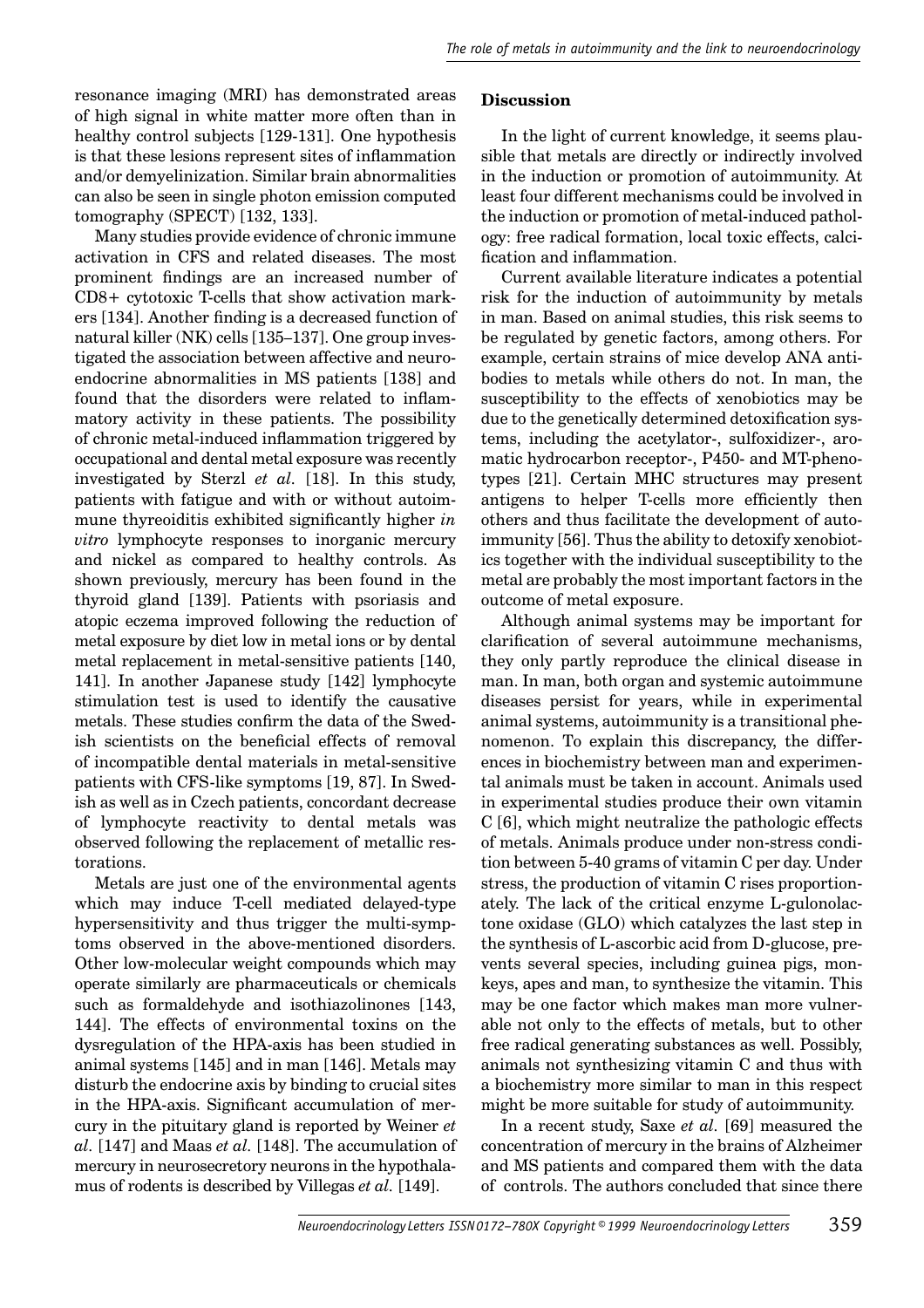was no difference in the mercury deposition in the brains of patients vs. controls, mercury cannot be a factor in the development of those diseases. Similar findings were published by Fung et al. [67] and Clausen [68]. If allergic rather than toxicologic mechanisms operate in Alzheimer's and MS disease, the interpretation of these studies may be questioned. In contrast to the toxic effects of metals, the concentration of the metal in a sensitized individual is of minor importance. Minute concentrations of an allergen can induce systemic reactions in sensitized individuals. In such a situation, metalinduced inflammatory reactions in the brain or elsewhere could be triggered despite low concentrations detected in body fluids or locally. The role of immunologically mediated inflammation in the abovementioned diseases is well established. This is the reason why Saxe's and Fung's studies cannot be used as evidence of the absence of metal-induced pathology in MS and Alzheimer's disease.

Considering the complexity of the immune system and its interaction with the nervous and endocrine systems [66], it is obvious that a combination of mechanisms is responsible for the induction of autoimmunity. One of the most decisive factors seems to be individual sensitivity based on the genetic constitution. Other factors include nutrition or may be psychological, such as stress. Infectious agents may through immunomodulation compromise the immune system and thus render the individual more sensitive to the effects of environmental agents. The synergistic effects of these factors may play a role in the precipitation of autoimmune disease.

# **Conclusions**

This review can be summed up in a few crucial points. The data indicates that metals have the potential to induce or promote the development of autoimmunity in man. Chronic metal-induced inflammation may dysregulate the HPA-axis and contribute to fatigue and other non-specific symptoms characterizing autoimmune diseases.

The majority of studies until now are designed from a toxicological approach, including epidemiological studies and measurements of concentrations of metals in tissue and body fluids. Although these studies establish exposure, they show no significant differences in metal load between patient and control groups. The increased knowledge about individual sensitivity based on genotype and phenotype variability together with the use of biomarkers for the diagnosis of this individual sensitivity seems to be the key in elucidation of the operating mechanisms. In the case of metal pathology in autoimmunity, future studies should be longitudinal studies of metal-sensitive patients rather than traditional case-control studies.

# **Acknowledgments**

The authors wish to thank ASTRA-ZENECA for financial support.

# *Currently following laboratories perform MELISA®:*

- ! Medilab, Stockholm, Sweden: www.medilab.se
- Labor Schiwara, Bremen, Germany:
- www.medilab-schiwara.de

■ Laboratorie Ategis, Rue des Chevaux 67, 1640 Rhode-St Genese, Belgium.

The test can also be obtained through the Institut fur Umweltkrankheiten im Kurpark 1D-34308, Bad Emstal, Germany: www.ifu.org

# *Copyright© Melisa Medica Foundation www.melisa.org*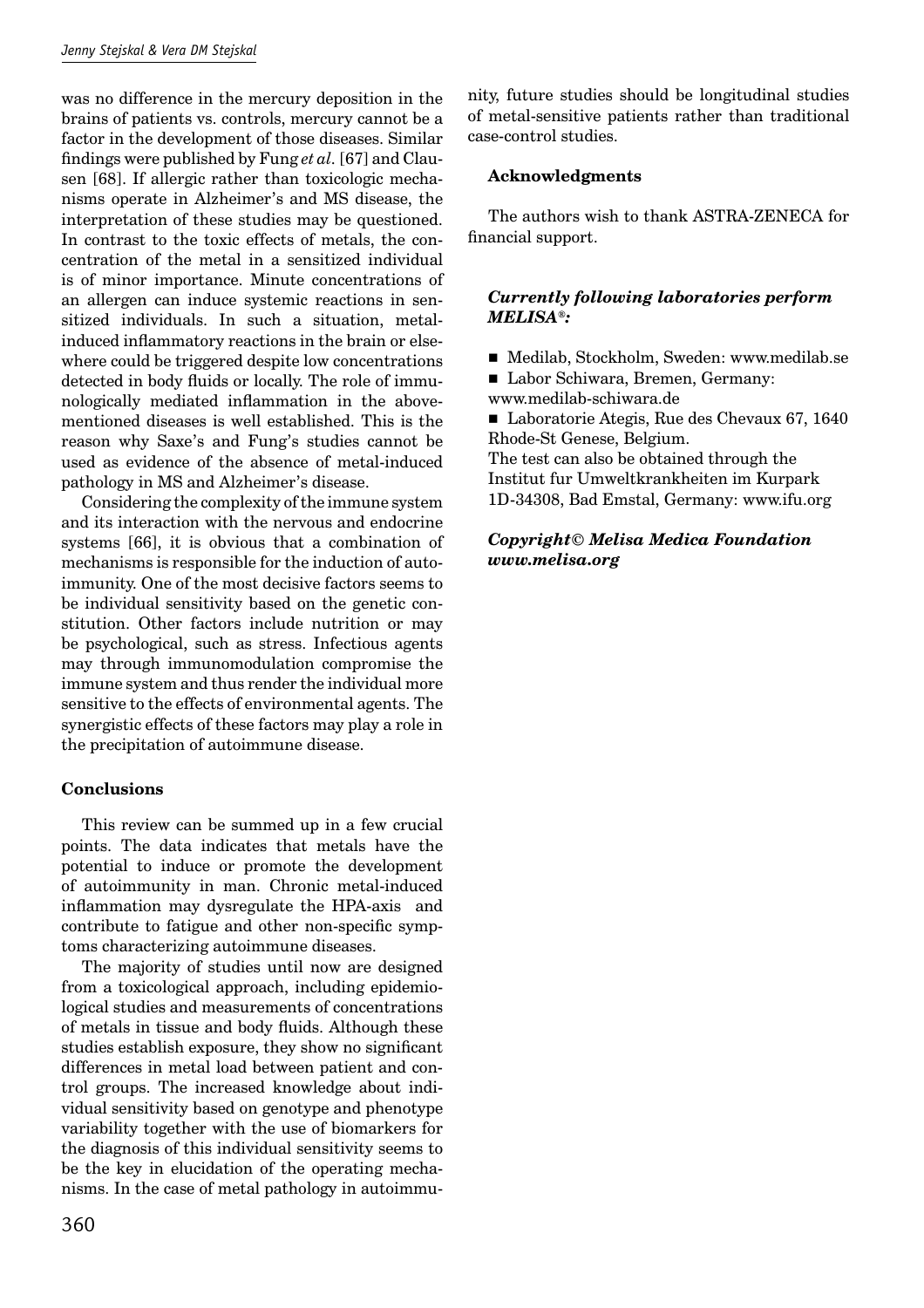#### **REFERENCES**

- 1 Radetsky P. Allergic to the twentieth century. USA: Little, Brown and Company; 1997.
- 2 Janeway C, Travers P. Immunobiology: The immune system in health and disease. Oxford, UK: Garland Publ Inc; 1996.
- 3 Prochazkova J, Ivaskova E, Bartova J, Sterzl I, Stejskal VDM. Immunogenetic findings in patients with altered tolerance to heavy metals. Eur J Hum Genet 1998; **6**:175.
- 4 Saito K. Analysis of a genetic factor of metal allergy—polymorphism of HLA-DR, -DQ gene. Kokubyo Gakkai Zasshi 1996; **63**:53–69.
- 5 Goldman M, Druet P, Gleichmann E. TH2 cells in systemic autoimmunity:insights from allogenic diseases and chemicallyinduced autoimmunity. Immunol Today 1991; **12**:223–7.
- 6 Queen H. Chronic mercury toxicity. Colorado Springs, Colorado: Queen and Company Health Communications; 1988.
- 7 Weinberg JM, Harding PG, Humes HD. Mitochondrial bioenergetics during the initiation of mercuric chloride induced renal injury. J Biol Chem 1982; **257**:68–74.
- 8 Heo Y, Parsons PJ, Lawrence DA. Lead differentially modifies cytokine production in vitro and in vivo. Toxicol Appl Pharmacol 1996; **138**:149–57.
- 9 Nakagawa T, Hasegawa M, Kudo K, Okudaira H, Miyamoto T, Horiuchi Y. Effect of gold salts on the IgE immune response in mice. Ann Allergy 1978; **40**:272–5.
- 10 Murdoch RD, Pepys J. Enhancement of antibody production by mercury and platinum group metal halide salts. Kinetics of total and ovalbumin-specific IqE synthesis. Int Arch Allergy Appl Immunol 1986; **80**:405–11.
- 11 Vassilev TL. Aluminum phosphate but not calcium phosphate stimulates the specific IgE response in guinea pigs to tetanus toxoid. Allergy 1978; **33**:155–9.
- 12 Biagini RE, Bernstein IL, Gallagher JS, Moorman WJ, Brooks S, Gann PH. The diversity of reaginic immune responses to platinum and palladium metallic salts. J Allergy Clin Immunol 1985; **76**:794–802.
- 13 Bergman A, Svedberg U, Nilsson E. Contact urticaria with anaphylactic reactions caused by occupational exposure to iridium salt. Contact Dermatitis 1995; **35**:14–7.
- 14 Möller DR, Brooks SM, Bernstein DI, Cassedy K, Enrione M, Bernstein IL. Delayed anaphylactoid reaction in a worker exposed to chromium. J Allergy Clin Immunol 1986; **77**:451–6.
- 15 Penz MG, Mayer WR, Bieger WP. In vitro analysis of lymphocyte reactivity to nickel (II) in patients with nickel contact dermatitis. European Journal of Laboratory Medicine 1999; **7**:1–8.
- 16 Stejskal V. MELISA—an in vitro tool for the study of metal allergy. Toxicology In Vitro 1994; **8**:991–1000.
- 17 Stejskal V, Forsbeck M, Cederbrant K. Mercury-specific lymphocytes: an indication of mercury allergy in man. J Clin Immunol 1996; **16**:31–40.
- 18 Sterzl I, Prochazkova J, Hrda P, Bartova J, Matucha P, Stejskal VDM. Mercury and nickel allergy: risk factors in fatigue and autoimmunity. Neuroendocrinol Lett 1999; **20**:221–228.
- 19 Stejskal VDM, Danersund A, Lindvall A, Hudecek R, Norman V, Yacob A et al. Metal-specific lymphocytes: biomarkers of sensitivity in man. Neuroendocrinol Lett 1999; **20**:289–298.
- 20 Casciola-Rosen L, Wigley F, Rosen A. Scleroderma autoantigens are uniquely fragmented by metal-catalyzed oxidation reactions: implications for pathogenesis. J Exp Med 1997; **185**:71–9.
- 21 Bigazzi P. Autoimmunity induced by Metals. In: Chang L, editor. Toxicology of metals. USA: Lewis Publishers, CRC Press Inc.; 1996. p. 835–52.
- 22 Fritzler MJ. Autoantibodies: diagnostic fingerprints and ethiologic

perplexities. Clin Invest Med 1997; **20**:50–66.

- 23 Monestier M, Novick KE, Losman MJ. D-penicillamine- and quinidine-induced antinuclear antibodies in A.SW (H-2s) mice: similarities with autoantibodies in spontaneous and heavy metal induced autoimmunity. Eur J Immunol 1997; **24**:723–30.
- 24 Druet E, Sapin C, Gunther E, Feingold N, Druet P. Mercuric chloride-induced anti-glomerular basement membrane antibodies in the rat: genetic control. Eur J Immunol 1977; **7**:348–51.
- 25 Hultman P, Eneström S, Turley SJ. Selective induction of antifibrillarin autoantibodies by silver nitrate in mice. Clin Exp Immunol 1994; **96**:285–91.
- 26 Hultman P, Johansson U, Turley SJ. Adverse immunological effects and autoimmunity induced by dental amalgam and alloy in mice. FASEB J 1994; **8**:1183–90.
- 27 Pollard KM, Lee DK, Casiano CA. The autoimmunity-inducing xenobiotic mercury interacts with the autoantigen fibrillarin and modifies its molecular structure and antigenic properties. J Immunol 1997; **158**:3521–8.
- 28 El-Fawal HA, Waterman SJ, De Feo A, Shamy MY. Neuroimmunotoxicology: Humoral assessment of neurotoxicity and autoimmune mechanisms. Environ Health Perspect 1999; **107**:767–75.
- 29 Klareskog L, Tarkowski A. Reumatiska sjukdomar. In: Hallberg L, Holm G, Lindholm N, Werkö L, editors. Internmedicin. Sweden: Almquist&Wiksell Medicin/Liber; 1997. p. 830–7.
- 30 Firestein GS. Rheumatoid arthritis. In: Kelley G, Harris L, Ruddy P, Sledge J, editors. Textbook of Rheumatology. USA: WB Saunders Company; 1997. p. 851–88.
- 31 Aruoma OI, Kaur H, Halliwell B. Oxygen free radicals and human diseases. J R Soc Health 1991; **111**:172–7.
- 32 Olanow CW, Arendash GW. Metals and free radicals in neurodegeneration. Curr Opin Neurol 1994; **7**:548–58.
- 33 Parnham M, Blake D. Antioxidants as antirheumatics. Agents Actions Suppl 1993; **44**:189–95.
- 34 Pedersen LM, Permin H. Rheumatic disease, heavy metal pigments, and the Great Masters. Lancet 1988; **1**:1267–9.
- 35 Kusaka Y. Occupational diseases caused by exposure to sensitizing metals. Sangyo Igaku 1993; **35**:75–87.
- 36 Graham G. Medicinal chemistry of gold. Agents Actions Suppl 1993; **44**:209–17.
- 37 Munthe E, Aaseth J, Jellum E. Trace elements and rheumatoid arthritis—pathogenic and therapeutic actions. Acta Pharmacol Toxicol (Copenh) 1986; **59**:365–73.
- 38 Dillard CJ, Tappel AL. Are some major in vivo effects of gold related to microenvironments of decreased selenium? Med Hypotheses 1986; **20**:407–20.
- 39 Whanger PD. Selenium in the treatment of heavy metal poisoning and chemical carcinogenesis. J Trace Elem Electrolytes Health Dis 1992; **6**:209–21.
- 40 Wollheim FA. Mechanisms of gold resistance. Agents Actions Suppl 1988; **24**:178–83.
- 41 Björkner B. High frequency of contact allergy to gold sodium thiosulfate. An indication of gold allergy? Contact Dermatitis 1994; **30**:144–51.
- 42 Möller H, Larsson A, Björkner B. Flare-up at contact allergy sites in a gold-treated rheumatic patient. Acta Derm Venereol (Stockh) 1996; **76**:55–8.
- 43 Wicks IP, Wong D, McCullagh RB. Contact allergy to gold after systemic administration of gold for rheumatoid arthritis. Ann Rheum Dis 1988; **47**:421–2.
- 44 Rapson W. Skin contact with gold and gold alloys. Contact Dermatitis 1997; **13**:56–65.
- 45 Grasedyck K. D-penicillamine—side-effects, pathogenesis and decreasing the risks. Z Rheumatol 1988; **47**:17–9.
- 46 Halla JT, Fallahi S, Koopman WJ. Penicillamine-induced myositis.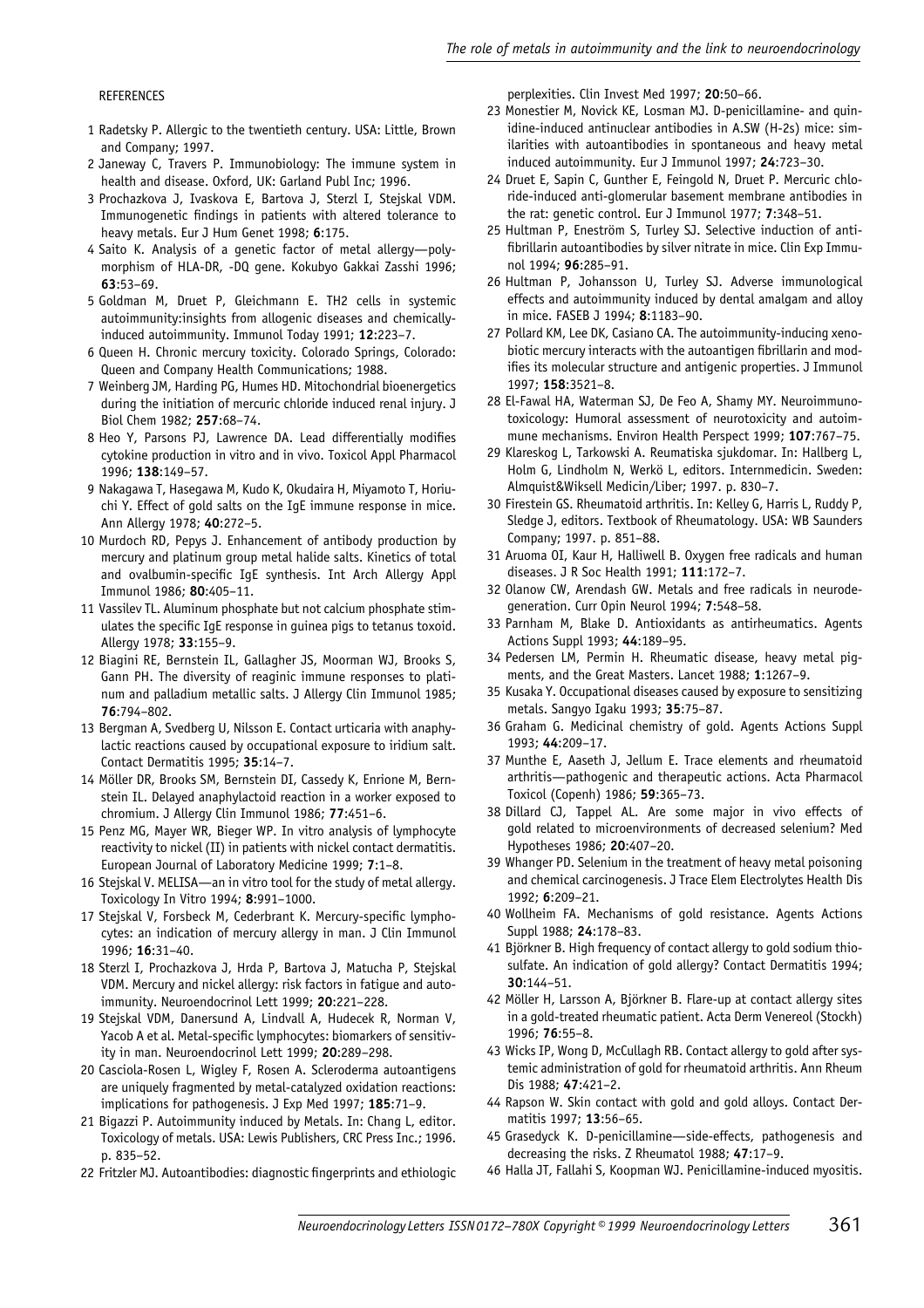Observations and unique features in two patients and review of the literature. Am J Med 1984; **77**:719–22.

- 47 Belghiti D, Patey O, Berry JP. Lipoid nephrosis of toxic origin. 2 cases. Presse Med 1986; **15**:1953–5.
- 48 Millard PR, Chaplin AJ, Venning VA. Chryasis: transmission electron microscopy, laser microprobe mass spectrometry and epipolarized light as adjuncts to diagnosis. Histopathology 1988; **13**:281–8.
- 49 Joyce DA, Wade DN. Assay for D-penicillamine-protein conjugate in human plasma utilizing chemical reduction followed by high performance liquid chromatography with gold/mercury electrochemical detection. J Chromatogr 1988; **430**:319–27.
- 50 Joyce DA. Variability in response to D-Penicillamine. Agents Actions Suppl 1993; **44**:203–7.
- 51 Halliwell B, Gutteridge JM, Blake D. Metal ions and oxygen radical reactions in human inflammatory joint disease. Philos Trans R Soc Lond B Biol Sci 1985; **311**:659–71.
- 52 Halliwell B, Gutteridge JM. Oxygen toxicity, oxygen radicals, transition metals and disease. Biochem J 1984; **219**:1–14.
- 53 Joyce D. Variability in response to D-penicillamine: pharmacokinetic insights. Agents Actions Suppl 1993; **44**:203–7.
- 54 Yoshida SH, Chang CC, Teuber SS. Silicon and silicone: theoretical and clinical implications of breast implants. Regul Toxicol Pharmacol 1993; **17**:3–18.
- 55 Teuber SS, Rowley MJ, Yoshida SH. Anti-collagen autoantibodies are found in women with silicone breast implants. J Autoimmun 1993; **6**:367–77.
- 56 French-Constant C. Pathogenesis of multiple sclerosis. Lancet 1994; **343**:271–8.
- 57 Martin R, Voskuhl R, Flerlage M, McFarlin DE, McFarland HF. Myelin basic protein-specific T-cell responses in identical twins discordant or concordant for multiple sclerosis. Ann Neurol 1993; **34**:524–35.
- 58 Robinson MA, Kindt TJ. Linkage between T cell receptor genes and susceptibility to multiple sclerosis: a complex issue. Reg Immunol 1992; **4**:274–83.
- 59 Ingalls T. Clustering of multiple sclerosis in Galion, Ohio, 1982–1985. Am J Forensic Med Pathol 1989; **10**:213–5.
- 60 Ingalls TH. Endemic clustering of multiple sclerosis in time and place, 1934–1984. Am J Forensic Med Pathol 1986; **7**:3–8.
- 61 Irvine DG, Schiefer HB, Hader WJ. Geotoxicology of multiple sclerosis: the Henribourg, Saskatchewan, cluster focus. II. The soil. Sci Total Environ 1988; **77**:175–88.
- 62 Schwyzer RU, Henzi H. Multiple sclerosis: plaques caused by 2-step demyelinization? Med Hypotheses 1983; **12**:129–42.
- 63 Caspary EA. Lymphocyte sensitization to basic protein of brain in multiple sclerosis and other neurological diseases. J Neurol Neurosurg Psychiatry 1974; **37**:701–3.
- 64 el-Fawal HA, Gong Z, Little AR. Exposure to methyl mercury results in serum autoantibodies to neurotypic and gliotypic proteins. Neurotoxicology 1996; **17**:267–76.
- 65 Gajdusek DC. Hypothesis: Interference with axonal transport of neurofilament as a common pathogenetic mechanism in certain diseases of the central nervous system. N Engl J Med 1985; **312**:714–9.
- 66 Wilder RL. Neuroendocrine-immune system interactions and autoimmunity. Annu Rev Immunol 1995; **13**:307–38.
- 67 Fung YK, Meade AG, Rack EP. Brain mercury in neurodegenerative disease. J Toxicol Clin Toxicol 1997; **35**:49–54.
- 68 Clausen J. Mercury and multiple sclerosis. Acta Neurol Scand 1993; **87**:461–4.
- 69 Saxe SR, Wekstein MW, Kryscio RJ, Henry RG, Cornett CR, Snowdon DA, et al. Alzheimer's disease, dental amalgam and mercury. J Ala Dent Assoc 1999; **130**:191–9.
- 70 Bangsi D, Ghadirian P, Ducic S, Morriset R, Ciccocioppo S, McMul-

len E et al. Dental amalgam and multiple sclerosis: a case-control study in Montreal, Canada. Int J Epidemiol 1998; **27**:667–71.

- 71 McGrother CW, Dugmore C, Phillips MJ, Raymond NT, Garrick P, Baird WO. Multiple sclerosis, dental caries and fillings: a casecontrol study. Br Dent J 1999; **187**:261–4.
- 72 Siblerud RL, Kienholz E. Evidence that mercury from silver fillings may be an ethiological factor in multiple sclerosis. Sci Total Environ 1994; **142**:191–205.
- 73 Earl C, Chantry A, Mohammad N. Zinc ions stabilize the association of basic protein with brain myelin membranes. J Neurochem 1988; **51**:718–24.
- 74 Riccio P, Giovannelli S, Bobba A. Specificity of zinc binding to myelin basic protein. Neurochem Res 1995; **20**:1107–13.
- 75 Aquilonius SM, Fagius J. Neurologi. Sweden: Liber AB; 1997.
- 76 Multhaup G. Amyloid precursor protein, copper and Alzheimer's disease. Biomed Pharmacother 1997; **51**:105–11.
- 77 Kong J, Xu Z. Massive mitochondrial degeneration in motor neurons triggers the onset of amyotrophic lateral sclerosis in mice expressing a mutant SOD1. J Neurosci 1998; **18**:3241–50.
- 78 Matthews RT, Yang L, Browne S, Baik M, Beal MF. Coenzyme Q10 administration increases brain mitochondrial concentrations and exerts neuroprotective effects. Proc Natl Acad Sci USA 1998; **95**:8892–7.
- 79 Cassarino DS, Bennett JPJ. An evaluation of the role of mitochondria in neurodegenerative diseases: mitochondrial mutations and oxidative pathology, protective nuclear responses, and cell death in neurodegeneration. Brain Res Brain Res Rev 1999; **29**:1–25.
- 80 Leigh PN. Pathologic mechanisms in ALS and other motor neuron diseases. In: Calne DB, editor. Neurodegenerative Diseases. USA: WB Saunder Co; 1997. p. 473–88.
- 81 Brookes N. In vitro evidence for the role of glutamate in the CNS toxicity of mercury. Toxicology 1992; **76**:245–56.
- 82 Albrecht J, Matyja E. Glutamate: a potential mediator of inorganic mercury neurotoxicity. Metab Brain Dis 1996; **11**:175–84.
- 83 Appel SH, Smith RG, Alexianu MF, Engelhardt JI, Stefani E. Autoimmunity as an etiological factor in amyotrophic lateral sclerosis. Adv Neurol 1995; **68**:47–57.
- 84 Kerkhoff H, Troost D, Louwerse ES. Inflammatory cells in the peripheral nervous system in motor neuron disease. Acta Neuropathol (Berl) 1993; **85**:560–5.
- 85 Smith RG, Hamilton S, Hofmann F, Schneider T, Nastainczyk W, Birnbaumer L, et al. Serum antibodies to L-type calcium channels in patients with amyotrophic lateral sclerosis. N Engl J Med 1992; **327**:1721–8.
- 86 Waterman SJ, el-Fawal HA, Snyder CA. Lead alters the immunogenicity of two neural proteins: a potential mechanism for the progression of lead-induced neurotoxicity. Environ Health Perspect 1994; **102**:1052–6.
- 87 Stejskal V. Immunological effects of amalgam components: MELISA—a new test for the diagnosis of mercury allergy. Proceedings of the International Symposium Status Quo and Perspectives of Amalgam and other Dental Materials; April 29–May 14, 1994; Otzenhausen, Germany.
- 88 Hawkes C, Graham A. What causes motorneuron disease?(Letter.) Lancet 1990; **337**:180.
- 89 Calne DB. Neurotoxins and degeneration in the central nervous system. Neurotoxicology 1991; **12**:335–9.
- 90 Sienko DG, Davis JP, Taylor JA. Amyotrophic lateral sclerosis. A case-control study following detection of a cluster in a small Wisconsin community. Arch Neurol 1990; **47**:38–41.
- 91 Provinciali L, Giovagnoli A. Antecedent events in amyotrophic lateral sclerosis: do they influence clinical onset and progression? Neuroepidemiology 1990; **9**:255–62.
- 92 Mitchell JD. Heavy metals and trace elements in amyotrophic lateral sclerosis. Neurol Clin 1987; **5**:43–60.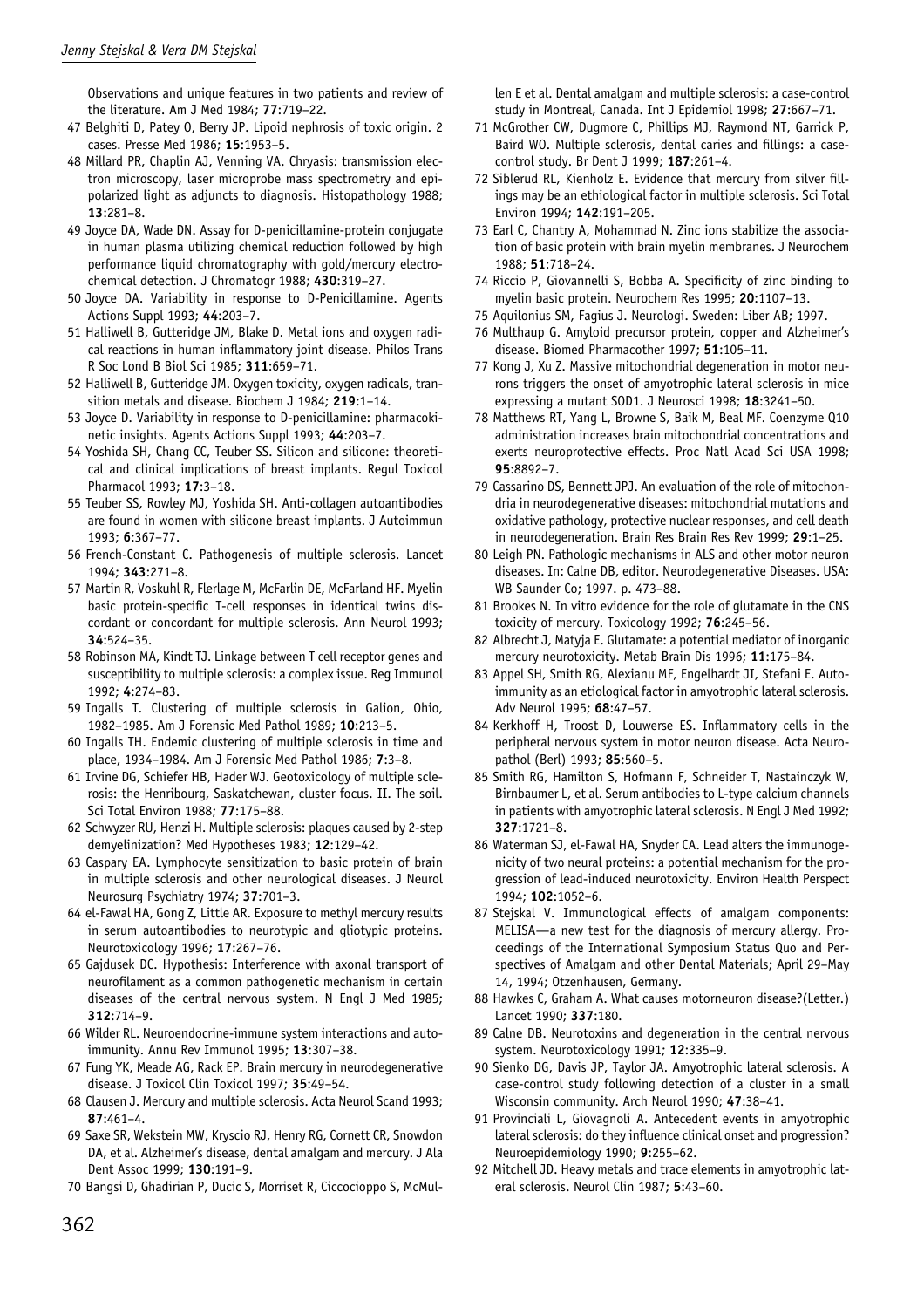- 93 Roelofs-Iverson RA, Mulder DW, Elveback LR. ALS and heavy metals: a pilot-case control study. Neurology 1984; **34**:393–5.
- 94 Brown IA. Chronic mercurialism—a cause of the clinical syndrome of amyotrophic lateral sclerosis. Arch Neurol Psychiatry 1954; **72**:674–9.
- 95 Armon C, Kurland LT, Daube JR, O'Brien PC. Epidemiologic correlates of sporadic amyotrophic lateral sclerosis. Neurology 1991; **41**:1077–84.
- 96 Adams CR, Ziegler DK, Lin JT. Mercury intoxication simulating amyotrophic lateral sclerosis. JAMA 1983; **250**:642–3.
- 97 Vanacore N, Corsi L, Fabrizio E. Relationship between exposure to environmental toxins and motor neuron disease: a case report. Med Lav 1995; **86**:522–33.
- 98 Gresham LS, Molgaard CA, Golbeck AL, Smith R. Amyotrophic lateral sclerosis and occupational heavy metal exposure: a case control study. Neuroepidemiology 1986; **5**:29–38.
- 99 Moriwaka F, Tashiro K, Doi R. A clinical evaluation of the inorganic mercurialism—its pathogenic relation to amyotrophic lateral sclerosis. Rinsho Shinkeigaku 1991; **31**:885–7.
- 100 Schwarz S, Husstedt I, Bertram HP, Kuchelmeister K. Amyotrophic lateral sclerosis after accidental injection of mercury. J Neurol Neurosurg Psychiatry 1996; **60**:698.
- 101 Redhe O, Pleva J. Recovery from amyotrophic leteral sclerosis and from allergy after removal of dental amalgam fillings. International Journal of Risk and Safety in Medicine 1994; **4**:229–36.
- 102 Lilienfeld DE. An epidemiological overview of amyotrophical lateral sclerosis, Parkinson's disease and dementia of the Alzheimer type. In: Calne DB, editor. Neurodegenerative Diseases. USA: WB Saunder Co.; 1997. p. 399–425.
- 103 Hargreaves RJ, Evans JG, Janota I, Magos L, Cavanagh JB. Persistent mercury in nerve cells 16 years after metallic mercury poisoning. Neuropathol Appl Neurobiol 1988; **14**:443–52.
- 104 Pamphlett R, Waley P. Motor neuron uptake of low dose inorganic mercury. J Neurol Sci 1996; **135**:63–7.
- 105 Pamphlett R, Coote P. Entry of low doses of mercury vapor into the nervous system. Neurotoxicology 1998; **19**:39–47.
- 106 Moos T. Age-dependent uptake and retrograde axonal transport of exogenous albumin and transferrin in rat motor neurons. Brain Res 1995; **672**:14–23.
- 107 Arvidson B. Inorganic mercury is transported from muscular nerve terminals to spinal and brainstem motorneurons. Muscle Nerve 1992; **15**:1089–94.
- 108 Nagata H, Miyata S, Nakamura S, Kameyama M, Katsui Y. Heavy metal concentrations in blood cells in patients with amyotrophic lateral sclerosis. J Neurol Sci 1985; **67**:173–8.
- 109 Moriwaka F, Satoh H, Ejima A. Mercury and selenium contents in amyotrophic lateral sclerosis in Hokkaido, the northernmost island of Japan. J Neurol Sci 1993; **118**:38–42.
- 110 Mano Y, Takayanagi T, Abe T. Amyotropic lateral sclerosis and mercury—a premilinary report. Rinsho Shinkeigaku 1997; **30**:1275–7.
- 111 Yoshida S, Yase Y, Mizumoto Y. Aluminum deposition and Ca hydroxyapatite formation in frontal cortex of amyotrophic lateral sclerosis. Rinsho Shinkeigaku 1989; **29**:421–6.
- 112 Yoshimasu F, Yasui M, Yase Y, Iwata S, Gajdusek DC, Gibbs CJ, et al. Studies on amyotrophic lateral sclerosis by neutron activation analysis-2. Comparative study of analytical results on Guam PD, Japanese ALS and Alzheimer disease cases. Folia Psychiatr Neurol Jpn 1980; **34**:75–82.
- 113 Rosssi AD, Larsson O, Manzo L, Orrenius S, Vahter M, Berggren PO, et al. Modifications of Ca2+ signaling by inorganic mercury in PC12 cells. FASEB J 1993; **7**:1507–14.
- 114 Yase Y. Environmental contribution to the amyotrophic lateral sclerosis process. In: Serratrice Gea, editor. Neuromuscular Dis-

eases. New York: Raven Press; 1984. p. 335–9.

- 115 Williams AC. Susceptibility to neurotoxins. In: Calne DB, editor. Neurodegenerative Diseases. USA: WB Saunder Co.; 1997. p. 205–24.
- 116 Blauweegers HG, Sillevis-Smitt PA, de Jong JM, Troost D. Localization of metallothionein in the mammalian central nervous system. Biol Signals 1994; **3**:181–7.
- 117 Suzuki K, Nakajima K, Otaki N. Localization of metallothionein aged human brain. Pathol Int 1994; **44**:20–6.
- 118 Ebadi M, Iversen PL, Hao R, Cerutis DR, Rojas P, Happe HK, et al. Expression and regulation of brain metallothionein. Neurochem Int 1995; **27**:1–22.
- 119 Ebadi M, Pfeiffer RF, Huff A. Differential stimulation of hepatic and brain metallothionein. Neurochem Int 1992; **21**:555–62.
- 120 Blauweegers HG, Anwar-Chand M, van den Berg FM, Vianney de Jong JM, Troost D. Expression of different metallothionein messenger ribonucleic acids in motor cortex, spinal cord and liver from patients with amyotrophic lateral sclerosis. J Neurol Sci 1996; **142**:39–44.
- 121 Waalkes MP, Klassen CD. Concentration of metallothionein in major organs of rats after administration of various metals. Fundam Appl Toxicol 1985; **5**:473–37.
- 122 Sanders B. The role of general and metal-specific cellular responses in protection and repair of metal-induced damage: stress proteins and metallothioneins. In: Chang L, editor. Toxicology of Metals. USA: Lewis Publishers, CRC Press Inc.; 1996. p. 835–52.
- 123 Zheng W, Perry DF, Nelson DL, Aposhian HV. Choroid plexus protects cerebrospinal fluid against toxic metals. FASEB J 1991; **5**:2188–93.
- 124 Aschner M. Methylmercury in astrocytes—what possible significance? Neurotoxicology 1996; **17**:93–106.
- 125 Walum E, Eriksson G, Peterson A, Holme E, Larsson NG, Eriksson C, et al. Use of primary cultures and continuous cell lines to study on astrocytic regulatory functions. Clin Exp Pharmacol Physiol 1995; **22**:284–7.
- 126 Sillevis-Smitt PA, Mulder TP, Verspaget HW. Metallothionein in amyotrophic lateral sclerosis. Biol Signals 1994; **3**:193–7.
- 127 Sillevis-Smitt PA, Blauweegers HG, Troost D. Metallothionein immunoreactivity is increased in the spinal cord of patients with amyotrophic lateral sclerosis. Neurosci Lett 1992; **144**:107–10.
- 128 Demitrack MA, Dale JK, Straus SE, Laue L, Listwak SJ, Kruesi MJP. Evidence for impaired activation of the hypothalamic-pituitaryadrenal axis in patients with chronic fatigue syndrome. J Clin Endocrinol Metab 1991; **73**:1224–34.
- 129 Buchwald D, Wener MH, Pearlman T, Kith P. Markers of inflammation and immune activation in chronic fatigue and chronic fatigue syndrome. J Rheumatol 1997; **24**:372–6.
- 130 Schwartz RB, Osrada BM, Komaroff AL. Detection of intracranial abnormalities in patients with chronic fatigue syndrome: comparison of MR imaging and SPECT. Am J Roentgenol 1998; **162**:935–41.
- 131 Notelson BH, Cohen JM, Brassloff L. A controlled study of brain magnetic resonance imaging in patients with the chronic fatigue syndrome. J Neurol Sci 1993; **120**:213–7.
- 132 Ichiso M, Salit IE, Abbey SE. Assessment of regional cerebral perfusion by 99Tcm-HMPAO SPECT in chronic fatigue syndrome. Nucl Med Commun 1992; **13**:767–72.
- 133 Schwarz RB, Komaroff AL, Garada BM. SPECT imaging of the brain: comparison of findings in patients with chronic fatigue syndrome, AIDA dementia complex, and major unipolar depression. Am J Roentgenol 1994; **162**:943–51.